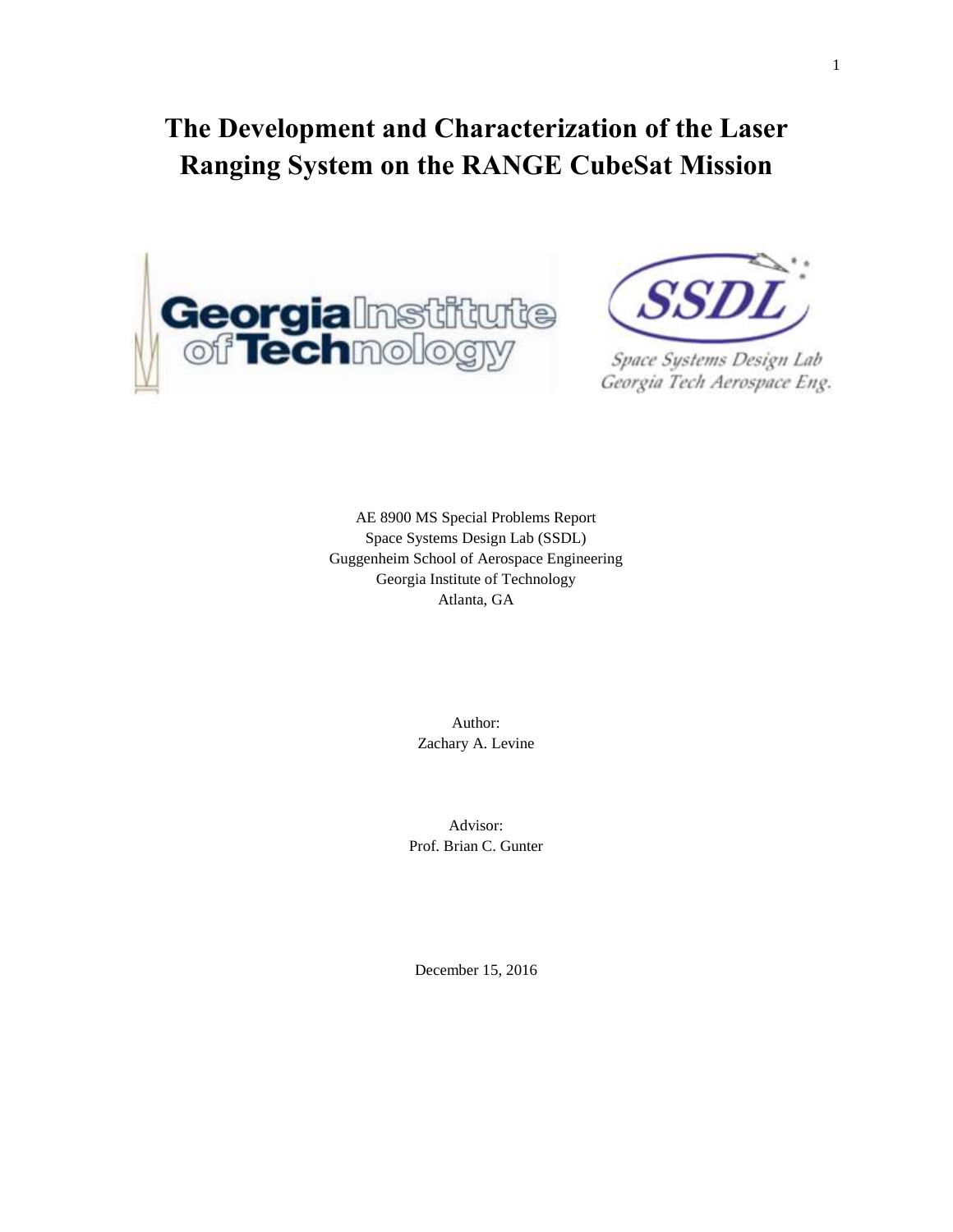# **The Development and Characterization of the Laser Ranging System on the RANGE CubeSat Mission**

## Zachary A. Levine *AE 89000 Special Problems Report*

**In Spring 2016, Georgia Tech Space Systems Design Laboratory (SSDL) will begin operations on the Ranging And Nanosatellite Guidance Experiment (RANGE) Mission. A crucial element of this mission is the Inter satellite ranging system. This system will determine the relative distance between the two RANGE sister CubeSats providing validation that such a system can function in orbit on a CubeSat. This document describes the factors considered in choosing the Voxtel Laser Range Finder (LRF) Module as the flight unit for both satellites, the integration and testing of this system, and the preliminary analysis of laboratory testing data to predict on-orbit performance.** 

| $A_{cc}$          | $=$             | Area of Corner Cube $(M^2)$                                        |
|-------------------|-----------------|--------------------------------------------------------------------|
| <b>ADCS</b>       | $=$             | Attitude Determination and Control System                          |
| A <sub>lens</sub> | $\equiv$        | Area of Receiver Optic $(M^2)$                                     |
| <b>APD</b>        | $=$             | Avalanche Photodiode                                               |
| $A_{sat}$         | $=$             | Cross Sectional Area of satellite as seem by transmit laser $(M2)$ |
| $\mathcal{C}$     | $=$             | Speed of Light (M/S)                                               |
| $C_{ref}$         | $=$             | <b>Coefficient of Reflection</b>                                   |
| <b>EOSL</b>       | $=$             | Electro Optical Systems Lab                                        |
| <b>FAC</b>        | $\equiv$        | <b>False Alarm Count</b>                                           |
| FAR               | $=$             | False Alarm Rate (Hz)                                              |
| $F_{\rm return}$  | $=$             | Laser Power Return Flux (W/M <sup>2</sup> )                        |
| Freturncc         | $=$             | Laser Power Return Flux from Corner Cube $(W/M^2)$                 |
| $F_{\text{targ}}$ | $=$             | Laser Power Flux at the Target $(W/M^2)$                           |
| <b>GTRI</b>       | $=$             | Georgia Tech Research Institute                                    |
| <b>ICD</b>        | $=$             | <b>Interface Control Document</b>                                  |
| <b>LRF</b>        | $=$             | Laser Range Finder                                                 |
| <b>NEI</b>        | $=$             | Noise Equivalent Irradiance                                        |
| <b>OBC</b>        | $=$             | <b>Onboard Computer</b>                                            |
| $P_{\text{targ}}$ | $\equiv$        | Total Power Incident on Target (W)                                 |
| $P_{tx}$          | $\quad \  \  =$ | Transmitter Peak Laser Power (W)                                   |
| $\mathsf{R}$      | $=$             | Range to Target (M)                                                |
| <b>RANGE</b>      | $=$             | Ranging And Nanosatellite Guidance Experiment                      |
| <b>SSDL</b>       | $=$             | Space Systems Design Laboratory                                    |
| <b>ToF</b>        | $=$             | Time of Flight                                                     |
| Tx                | $=$             | Transmit                                                           |
| $\Theta$          | $=$             | Half Angle of Transmit Optic                                       |

#### **Nomenclature**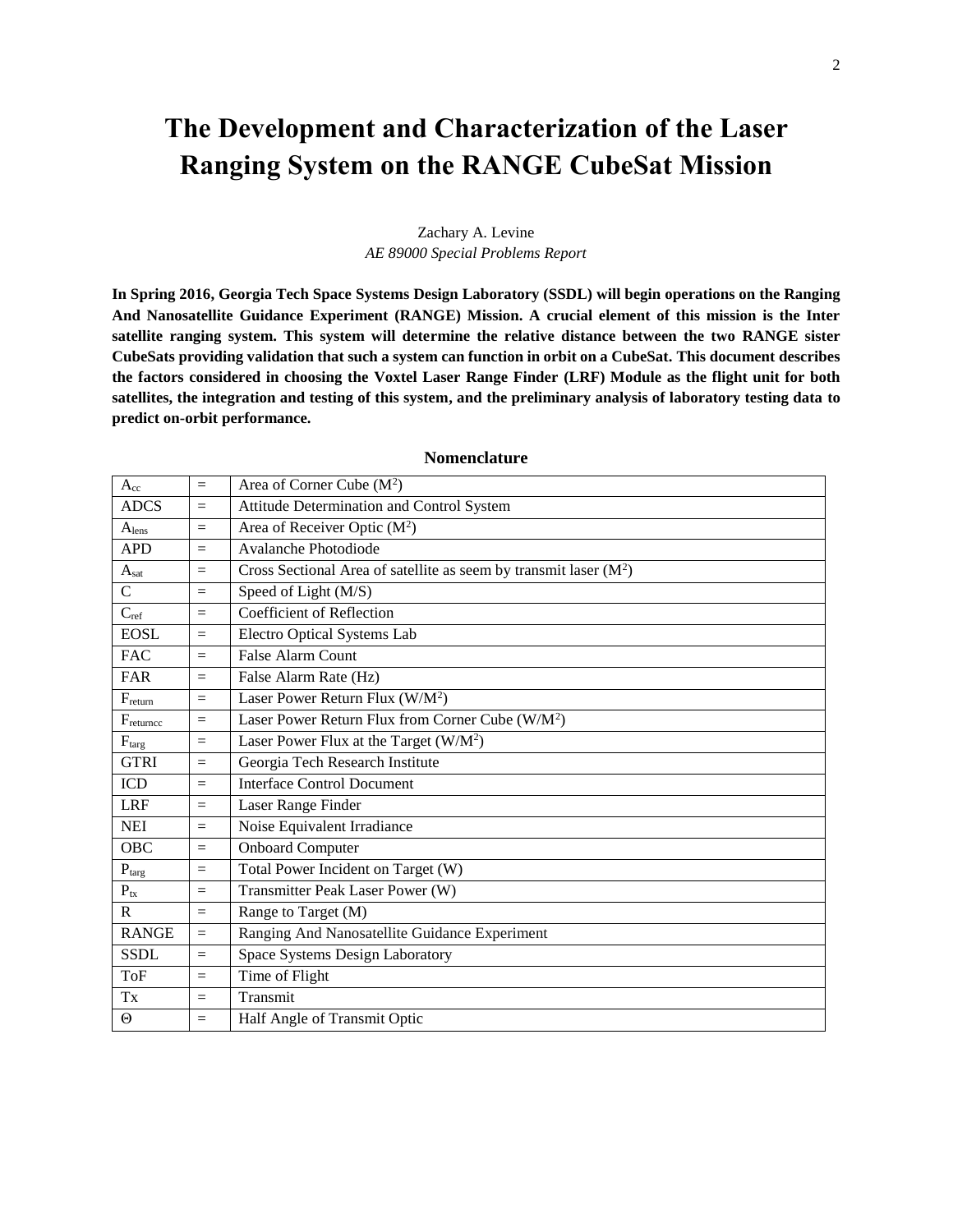The RANGE mission is a Georgia Tech Space Systems Design Laboratory CubeSat mission. 2 RANGE satellites will enter into low earth orbit after being deployed by a Terra Bella launch vehicle. Once in orbit the satellites will being performing their mission. They will generate three categories of data, ground based laser ranges, space based GPS data and inter-satellite ranging data. By using differential drag to control distance between the satellites the range mission aims to achieve 3 objectives [4]:

- Improve absolute and relative positioning capabilities of nanosats
- Explore propulsion-less formation control techniques
- Transmit low-rate optical (laser) communications

A concept of operations for the mission is shown below i[n Figure 1.](#page-2-0) This figure shows the 3 data types generated from the mission as well as the UHF/VHF data downlink. This paper focuses on the development of a dual way intersatellite ranging system for this mission. This dual way system is the first step in enabling an inter-satellite ranging and laser communications system.

<span id="page-2-0"></span>

**Figure 1 RANGE Concept of Operations**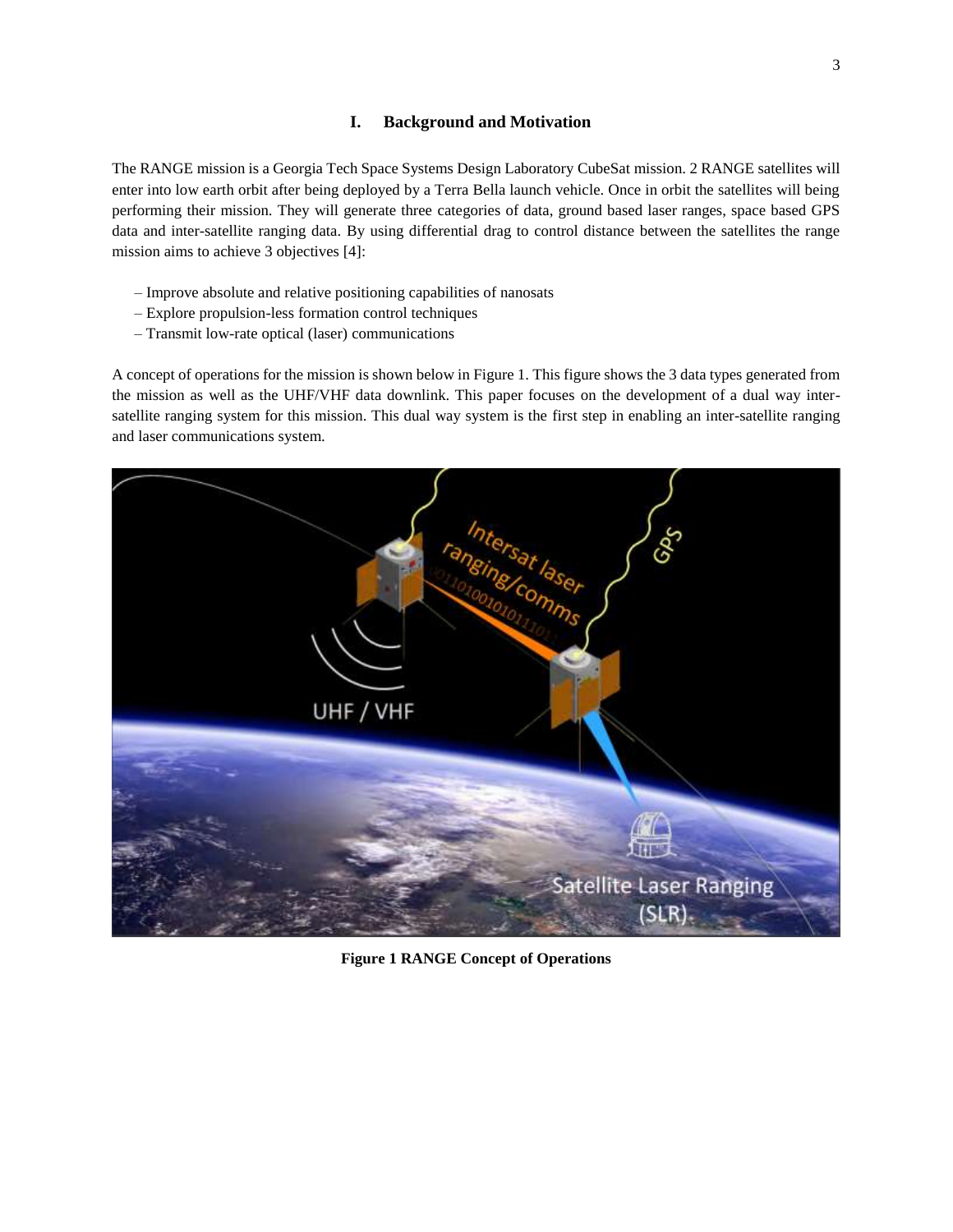## **II. Requirements and System Selection**

## **A. Requirement Development**

A crucial part of the RANGE mission, inter-satellite ranging allows GPS data to be validated and even augmented with high precision via independent instrumentation. The RANGE Mission will serve as a proof of concept for a laser ranging system on a CubeSat [4]. Thus, validating a laser ranging system in orbit is the major requirement driving the development and integration of this system. In traditional requirements form:

The Laser Ranging system shall obtain relative distance measurements between the two satellites in orbit to the performance of the selected laser range finder.

This broad baseline requirement drove the initial development and design of the ranging subsystem. As requirements development is an iterative process, specifics such as maximum range and system accuracy are determined once a final system is selected and characterized.

## **B. Lower Level Considerations**

This high level requirement defines lower level considerations. These considerations are both physical and practical and drove the selection process for the RANGE laser range finding unit.

#### *1. Modularity, Cost and Schedule*

Modularity, cost and schedule are key considerations a university CubeSat project like RANGE must account for. The RANGE mission cannot afford to have a completely custom built laser ranging system. The Mission requires two Laser Ranging systems and schedule and cost margins do not allow for in house, ground up development.

#### *2. Laser Safety*

A practical consideration of development in a university setting is Laser safety. The Georgia Tech Aerospace department does not have the facilities required to test high powered lasers. As a result, any ranging system used must be an eye safe system that can be tested and integrated without additional safety precautions.

#### *3. Pointing Accuracy of RANGE*

Because of ADCS limits, RANGE will not have the pointing accuracy associated with land based or large space based laser ranging systems. The expected pointing accuracy of the ADCS system is between 3 and 5 degrees. The system must accommodate for this by increasing the beam divergence of the transmit laser. This is rarely done in laser ranging systems as typically a narrow transmit been is desired to lower power requirements and increase range.

#### *4. Optics*

Any Laser Ranging system integrated on RANGE should be easily compatible with commercially available optics. This allows freedom in the design to increase receiver gains as well as increase beam spread to increase the chance that the satellites pass through one another's field of view.

#### *5. Volume Constraints*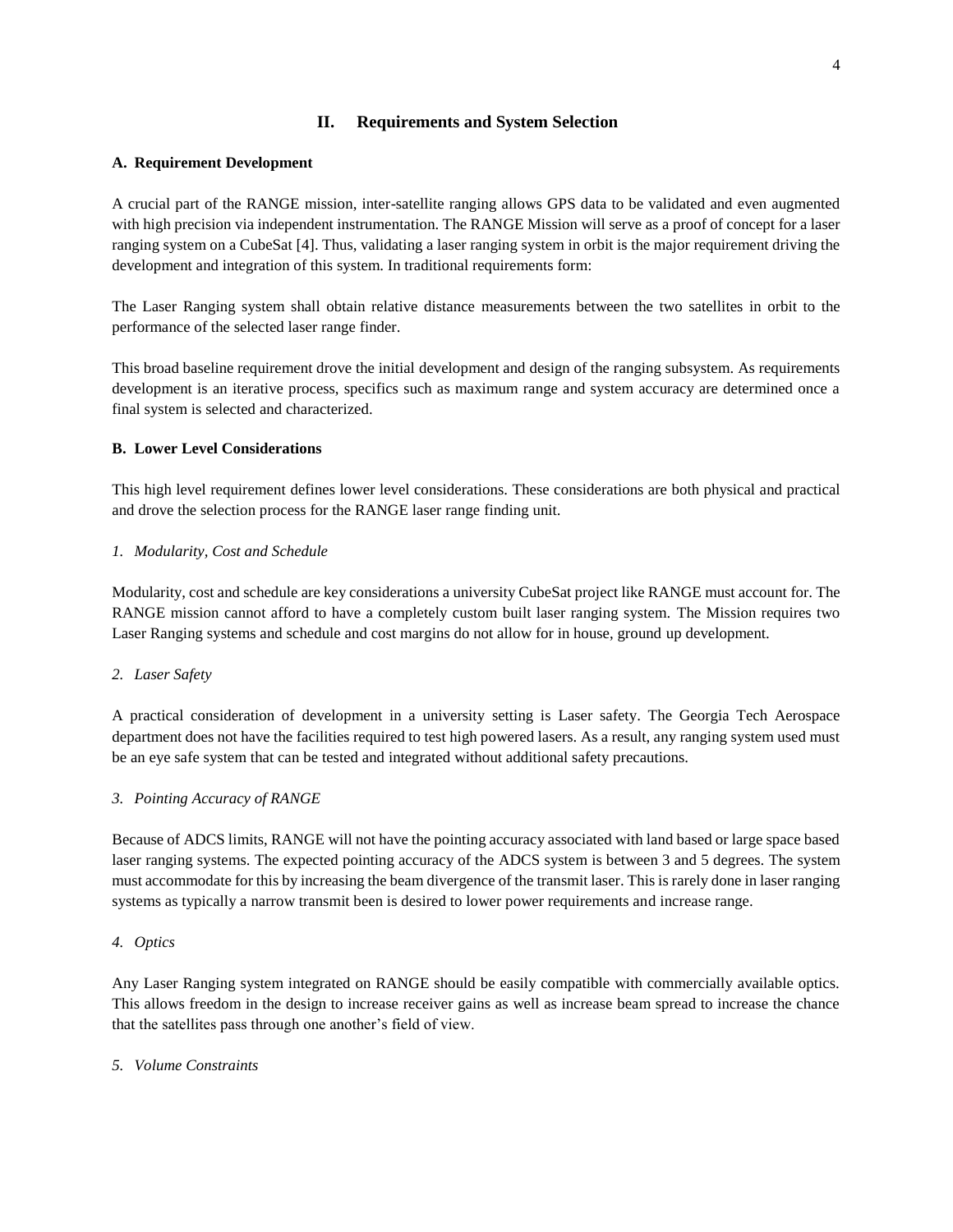By nature, CubeSat missions are heavily volume constrained. This is exacerbated on RANGE as the each CubeSat is only 1.5 U and the ranging system must share this space with all other mission critical systems. Typical low power laser transmitters and receivers are compact and already fit within the form factor of a CubeSat. Thus, the range finder itself is not a large factor in volume consideration. However, the optics that will be added to any off the shelf system can be large relative to a CubeSat. As a result, volume constraints become the driving factor in optics selection.

#### *6. Receiver Sensitivity and Laser Power*

Because of the power limited nature of RANGE, extremely sensitive receiver electronics are required. In practice, this is often achieved by using a highly sensitive type of detector known as an Avalanche Photodiode (APD), in combination with a wavelength with low background noise and optical and electronic filters. Considering the operational Environment of RANGE in Low Earth Orbit, a wavelength well beyond peak solar emission is ideal. [Figure 2](#page-4-0) shows the emitted Solar Power at each wavelength. Clearly a visible laser (400-700 nm) will have a lower single to noise ratio than an infrared wavelength (1000+nm). Thus, to obtain optimal sensitivity, a laser/receiver pair in the infrared band is favored.



**Figure 2 Solar Emission Spectrum**

## <span id="page-4-0"></span>**C. Selection of Baseline System**

The considerations above define a complex trade from which a baseline system is selected. Due to the extremely complex circuitry and development associated with this these components, the main consideration was selecting a system that could be integrated and tested with little modification (especially to the circuitry itself). With the help of Georgia Tech Research Institute's (GTRI) Electro Optical Systems Lab (EOSL) the decision was made to use a Voxtel Laser Rangefinder (LRF) Module with Thor Labs optics as the baseline system.

#### *7. Voxtel Laser Rangefinder*

The Voxtel Laser Rangefinder "combines a small form factor APD diode-pumped solid state laser, an InGaAs avalanche photodiode (APD) receiver, custom amplification and pulse processing circuits, and a programmable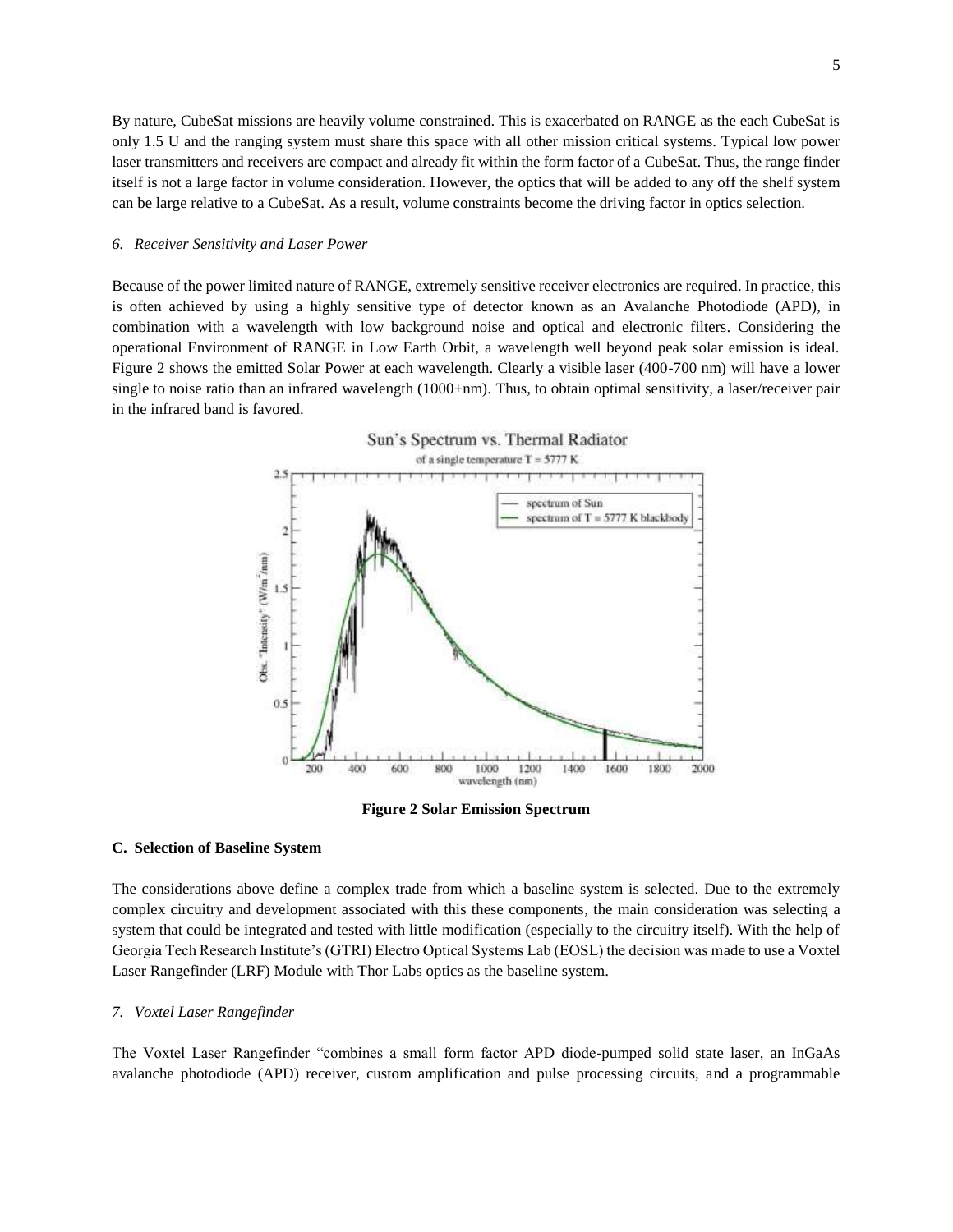interface"[1]. [Figure 3,](#page-5-0) taken from the Voxtel user manual<sup>1</sup>, describes the process of obtaining a dual way range measurement from the Voxtel LRF. [Table 1](#page-5-1) follows the order of the flow chart (counterclockwise) and describes events occurring at each step.



**Figure 3 Voxtel Laser Rangefinder Module Flow Chart**

**Table 1 Steps in [Figure 3](#page-5-0)**

<span id="page-5-1"></span><span id="page-5-0"></span>

| <b>Step</b>    | <b>Description</b>                                                                                                |
|----------------|-------------------------------------------------------------------------------------------------------------------|
| 1              | User sends a Range Rate request through a computer or microcontroller.                                            |
| 2              | System Controller receives the Range Request command                                                              |
| 3              | Signal is sent to the laser diode driver to activate the laser                                                    |
| $\overline{4}$ | The current is sent to the laser                                                                                  |
| 5              | The laser pulse is emitted. Some light reflects of the transmit optics and reaches the APD receiver, this is      |
|                | called the T0 signal. This causes the APD to emit an analog signal which is routed to the Range Pulse             |
|                | counter (10). Once the Range pulse counter receives this T0 single it starts a timer which is accurate to         |
|                | picoseconds.                                                                                                      |
| 6              | The transmitted laser pulse bounces of the target object.                                                         |
| $\overline{7}$ | The returning light goes through a receiver lens which focuses the beam on the center of the detector.            |
| 8              | The light passes through an optical bandpass filter to remove noise outside of the 1535 nm range.                 |
| 9              | The APD receives the return pulse and outputs an analog signal.                                                   |
| 10             | The Range pulse counter receives the analog output signal from the APD and stops the timer that was               |
|                | started in step 5. The time between the T0 pulse and this return pulse is the time of flight of the laser pulse.  |
|                | Half the time of flight (the one way travel time) multiplied by the speed of light is the distance to the target. |
| End            | The distance to the target is digitally sent to the computer or microcontroller.                                  |

<sup>1</sup> Voxtel manuals can be found at the Voxtel website, http://voxtel-inc.com/products/laser-rangefinder-modules-anddevices/

 $\overline{a}$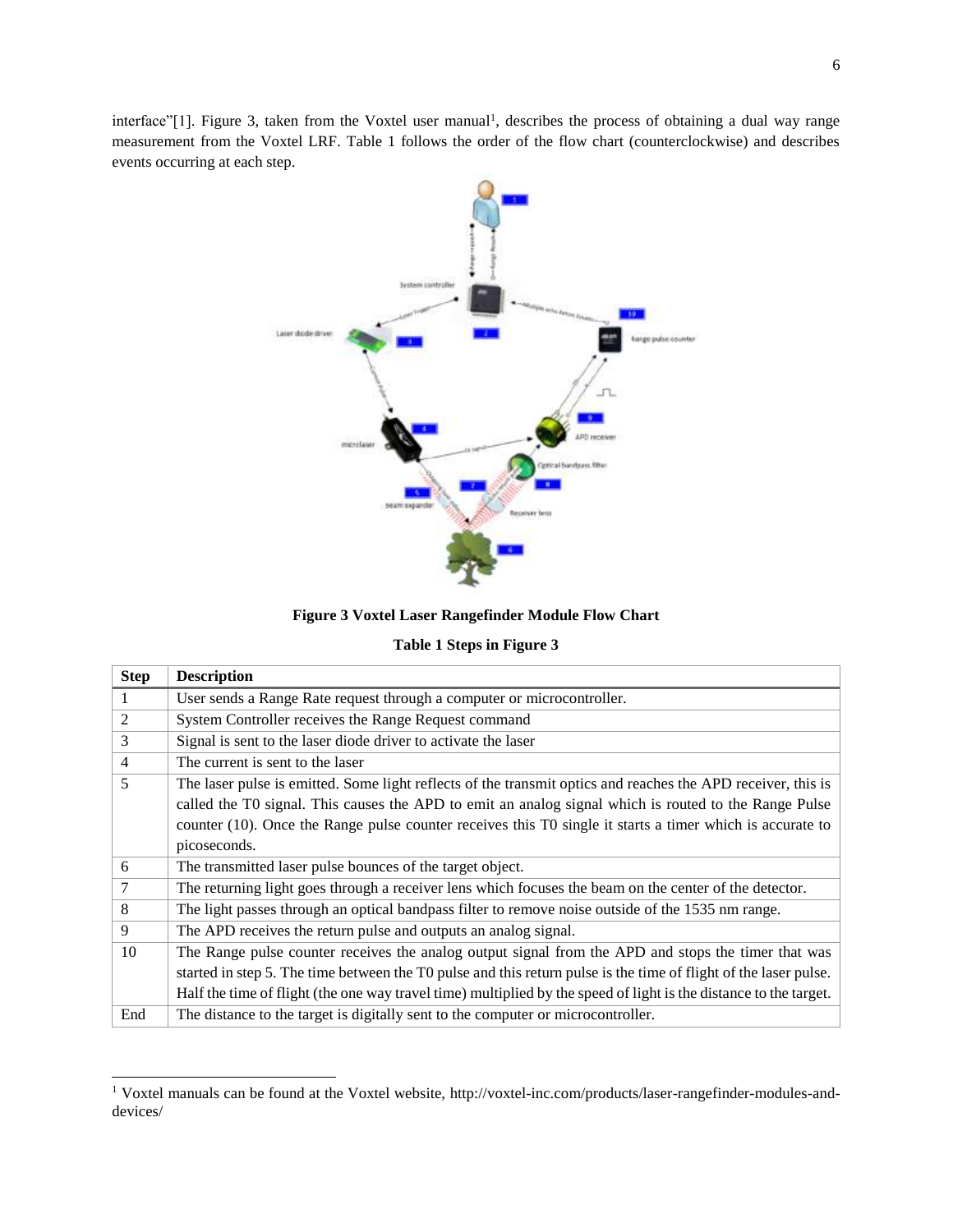# *8. Thor Labs Optics*

The Optics to pair with the Voxtel LRF were selected by GTRI EOSL Engineer Nathan Meraz. The selected optics are shown in the figures below.



**Figure 4 Transmitter Optics**



**Figure 5 Receiver Optics**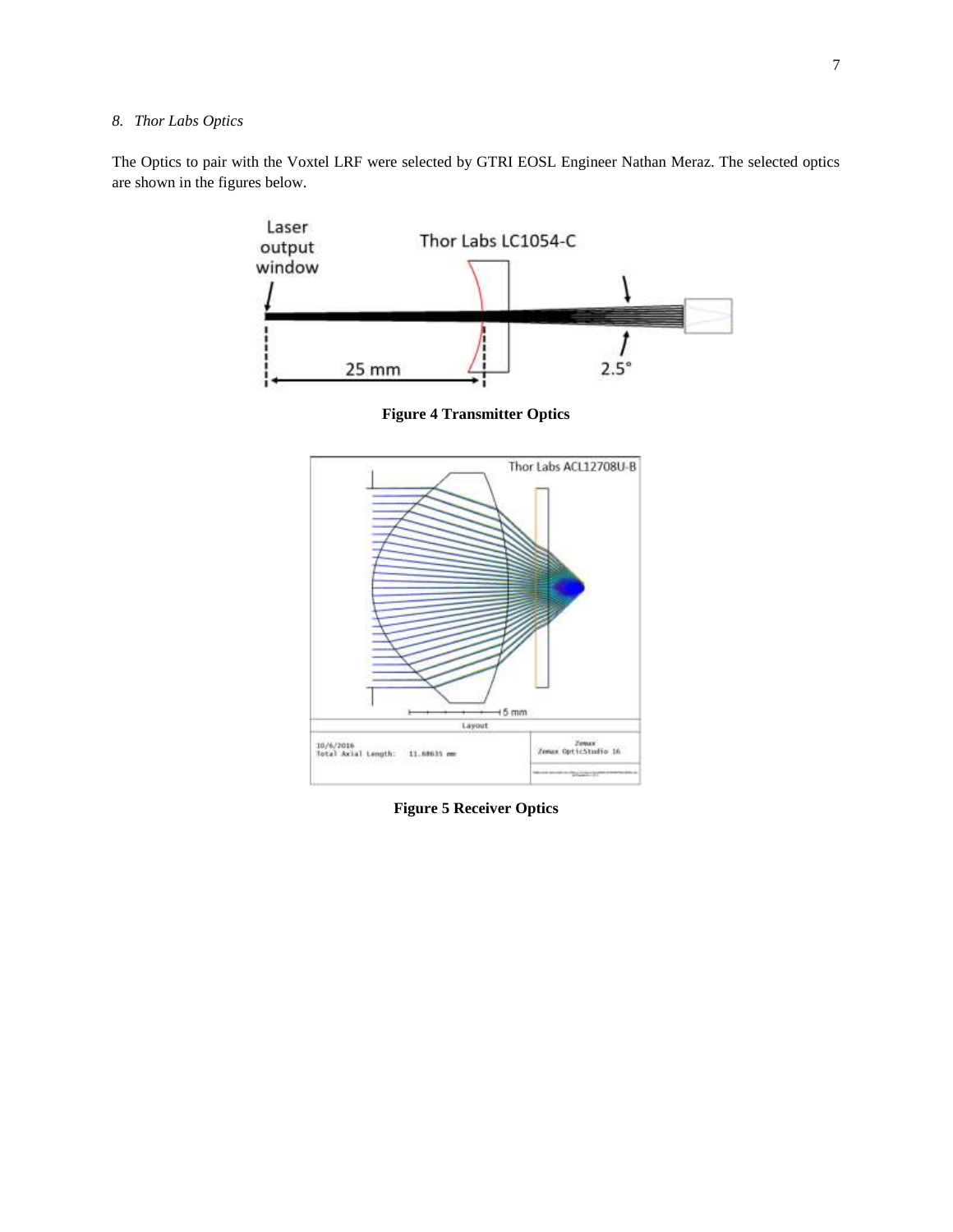## **D. Final Baseline System**

<span id="page-7-0"></span>The key parameters of the final system as flown on RANGE are shown i[n Table 2](#page-7-0) below. Note that the only parameter to change from the baseline Voxtel System are the transmitter and receiver field of view.

| <b>Optical Specifications</b>                   | Min         | <b>Typ</b>         | <b>Max</b> | <b>Conditions</b> |
|-------------------------------------------------|-------------|--------------------|------------|-------------------|
| <b>Transmitter Wavelength</b>                   |             | 1535nm             |            |                   |
| <b>Transmitter Pulse Energy</b>                 | $100 \mu J$ | $150 \mu J$        |            | at $25^{\circ}$ C |
| <b>Transmitter Pulse Width</b>                  |             | 4ns                |            |                   |
| <b>Transmitter Peak Power</b>                   |             | 30kW               |            |                   |
| <b>Transmitter Repetition Frequency</b>         |             | Single shot        | 10Hz       |                   |
| <b>Transmitter Beam Diameter</b>                |             | $0.2$ mm           |            |                   |
| <b>Transmitter Beam Divergence</b>              |             | 2.5 <sub>deg</sub> |            |                   |
| <b>Transmitter Beam Quality (M<sup>2</sup>)</b> |             | 1.2                |            |                   |
| <b>Receiver Diameter</b>                        |             | $200$ um           |            |                   |
| <b>Receiver NEI</b>                             |             | 500pW              |            |                   |
| <b>Receiver Field of View</b>                   |             | 1.5 <sub>deg</sub> |            |                   |
| <b>Timing resolution</b>                        |             | 60ps               |            |                   |
| <b>Range Precision</b>                          |             | $200$ mm           |            |                   |
| <b>Maximum Range</b>                            |             | 50km               |            |                   |
| <b>Minimum Range</b>                            |             | 10 <sub>m</sub>    |            |                   |

**Table 2 Voxtel LRF Transmitter and Receiver Key Specifications**

# *9. Nominal System Performance*

Using basic radiometry we deduce the baseline performance of the system. [Figure 6](#page-7-1) shows the geometry from which notional system performance was derived. Geometric parameters of interest are θ, the half angle of the transmit beam divergence, and R, the distance between the transmit laser and the target.



**Figure 6 Notional Radiometry Geometry**

<span id="page-7-1"></span>The radiometry calculations will determine the maximum effective range of the LRF Module. To first order, the driving factor behind this is the APD sensitivity. Thus the required equation will relate range between the transmitter and the target to power received back at the transmitter. Following the chain of Equations below for the nominal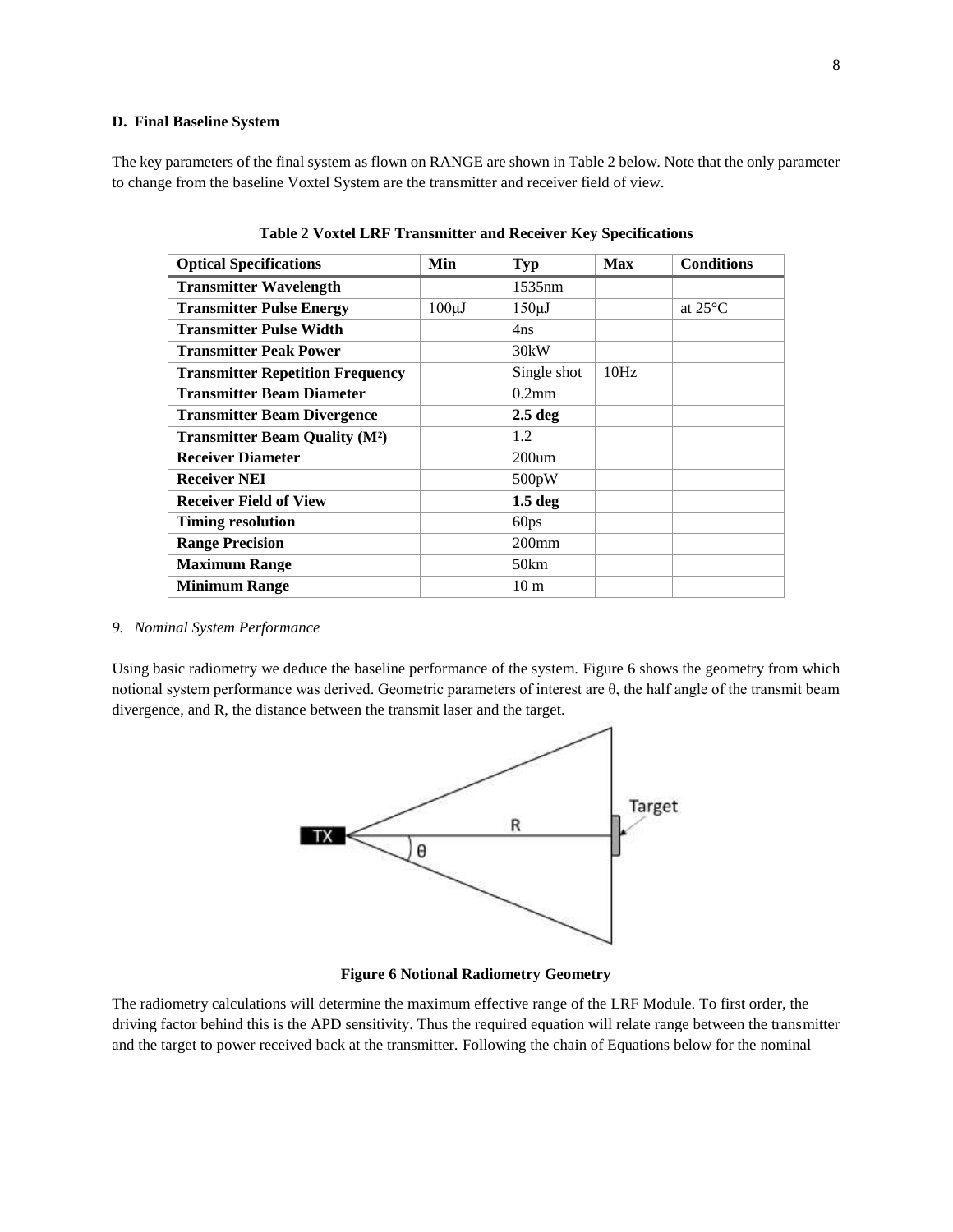case of the laser reflecting of the CubeSat in orbit, we arrive at Equation 5 which, showing that power decays of as a function of R to the negative forth power<sup>2</sup>.

$$
F_{targ} = \frac{P_{tx}}{\pi (R \tan \theta)^2} \tag{1}
$$

$$
P_{targ} = A_{sat} * F_{targ}
$$
\n<sup>(2)</sup>

$$
F_{return} = C_{ref} * \frac{F_{targ}}{4\pi R^2}
$$
\n(3)

$$
P_{return} = A_{lens} * F_{return}
$$
  

$$
A_{1} * A_{C} * P
$$
 (4)

$$
P_{return} = \frac{A_{lens}A_{sat}C_{ref}I_{tx}}{4\pi^2 \tan^2 \theta R^4}
$$
\n<sup>(5)</sup>

Incorporating a corner cube retroreflector, which directly reflects light to its source, the radiometry equations change slightly. The power returned when the target is a corner cube is shown in equation 10.

$$
F_{targ} = \frac{P_{tx}}{\pi (R \tan \theta)^2} \tag{6}
$$

$$
P_{cc} = A_{cc} * F_{large} \tag{7}
$$

$$
F_{returncc} = \frac{1}{\pi (R \tan \theta)^2}
$$
\n<sup>(8)</sup>

$$
P_{return} = A_{lens} * F_{returncc}
$$
\n<sup>(9)</sup>

$$
P_{return} = \frac{\Delta lens \Delta_{cc} \sigma_{ref} \mu_{tx}}{\pi^2 tan^4 \theta R^4}
$$
\n<sup>(10)</sup>

Taking the ratios of Equation 10 to Equation 5, we obtain an expression for the effect of the Corner Cube on the returned power. This effective Gain from the corner cube,  $G_{cc}$ , is seen in Equation 11. The only variable in this equation for the RANGE system is  $A_{sat}$ . Thus  $G_{cc}$  is inversely proportional to the cross sectional area of the target. The boundary values for  $G_{cc}$  are shown below in [Table 3.](#page-9-0)

$$
G_{cc} = \frac{4A_{cc}}{tan^2\theta A_{sat}C_{ref}}\tag{11}
$$

[Figure 7](#page-9-1) shows Equations 5 and 10 plotted on a logarithmic axis using parameters for laser power obtained by Voxtel in conformance testing. [Table 3](#page-9-0) defined the constants used in the plot. In [Figure 7,](#page-9-1) the top horizontal line indicates the damage threshold of the receiver, any return above this power may permanently damage the APD. The bottom horizontal line is the sensitivity of the receiver equivalent to Noise Equivalent Irradiance in  $W/M^2$  \* receiver area. The black dashed line indicates the power returned if the light reflects off the minimum possible area of the target, the red dashed line indicates the power returned from a reflection off the maximum possible area. The black dotted dashed line indicates the return from a Corner Cube.

l

<sup>&</sup>lt;sup>2</sup> Equations are derived from first principals and from email correspondence with GTRI EOSL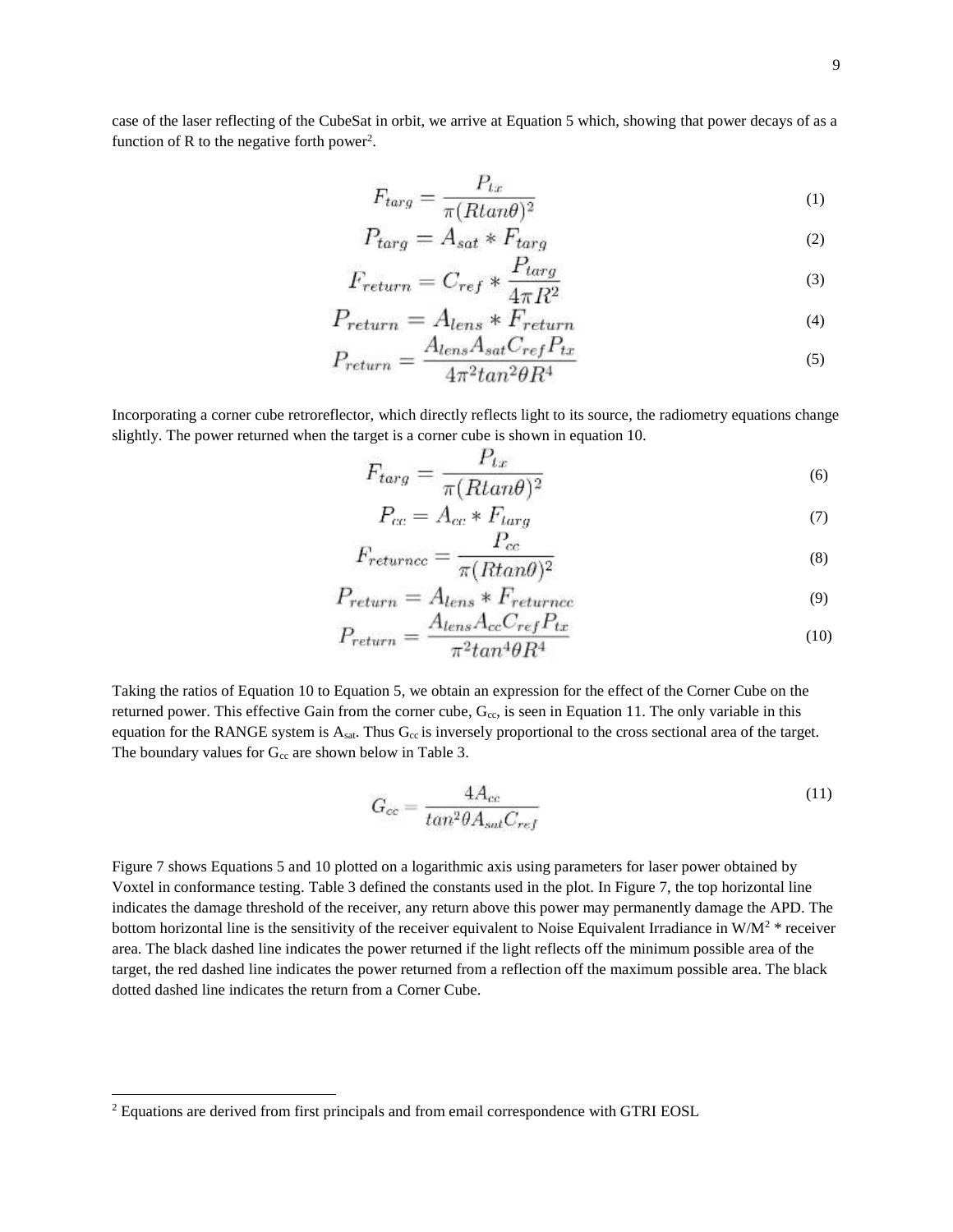



<span id="page-9-1"></span><span id="page-9-0"></span>

|                         | Value                                                  |                         |                                              |
|-------------------------|--------------------------------------------------------|-------------------------|----------------------------------------------|
| <b>Parameter</b>        | <b>LRF 1 Actual Values</b><br><b>Data Sheet Values</b> |                         | <b>Comments</b>                              |
|                         | (Not Plotted) [5]                                      | (Plotted)               |                                              |
| $\mathbf{A}$ cc         | .000127 $m2$                                           | .000127 $m2$            | Area of 1/2 inch diameter corner cube        |
| A <sub>lens</sub>       | $.000127 \text{ m}^2$                                  | .000127 $m2$            | Area of $\frac{1}{2}$ inch diameter optic    |
| $\mathbf{C}$ ref        | 0.15                                                   | 0.15                    | Reflectance of the target                    |
| <b>Maximum Asst</b>     | $0.045 \; \mathrm{m}^2$                                | $0.045 \; \mathrm{m}^2$ | Area of smallest side of a RAGE              |
|                         |                                                        |                         | CubeSat, 15 by 30 cm                         |
| <b>Minimum Asat</b>     | $0.01 \; \mathrm{m}^2$                                 | $0.01 \text{ m}^2$      | Area of smallest side of a RAGE              |
|                         |                                                        |                         | CubeSat, 10 by 10 cm                         |
| $P_{tx}$                | 30,000 W [1]                                           | 22,400 W                | Peak transmit power of the laser             |
|                         |                                                        |                         | Not Tested by Voxtel for Individual          |
| <b>Minimum</b>          |                                                        |                         | APD, conservatively assumed to be the        |
| <b>Detectable Power</b> | 500 pW [1]                                             | 627 pW                  | $\approx$ 25% more than the data sheet value |
| (NEI)                   |                                                        |                         | (Same Percentage Difference from Data        |
|                         |                                                        |                         | Sheet as Laser Transmitter)                  |
| <b>Damage Threshold</b> | 0.0075 W                                               | 0.0075 W                | Not Tested by Voxtel for Individual APD      |

**Table 3 Values of Parameters used in [Figure 7](#page-9-1)**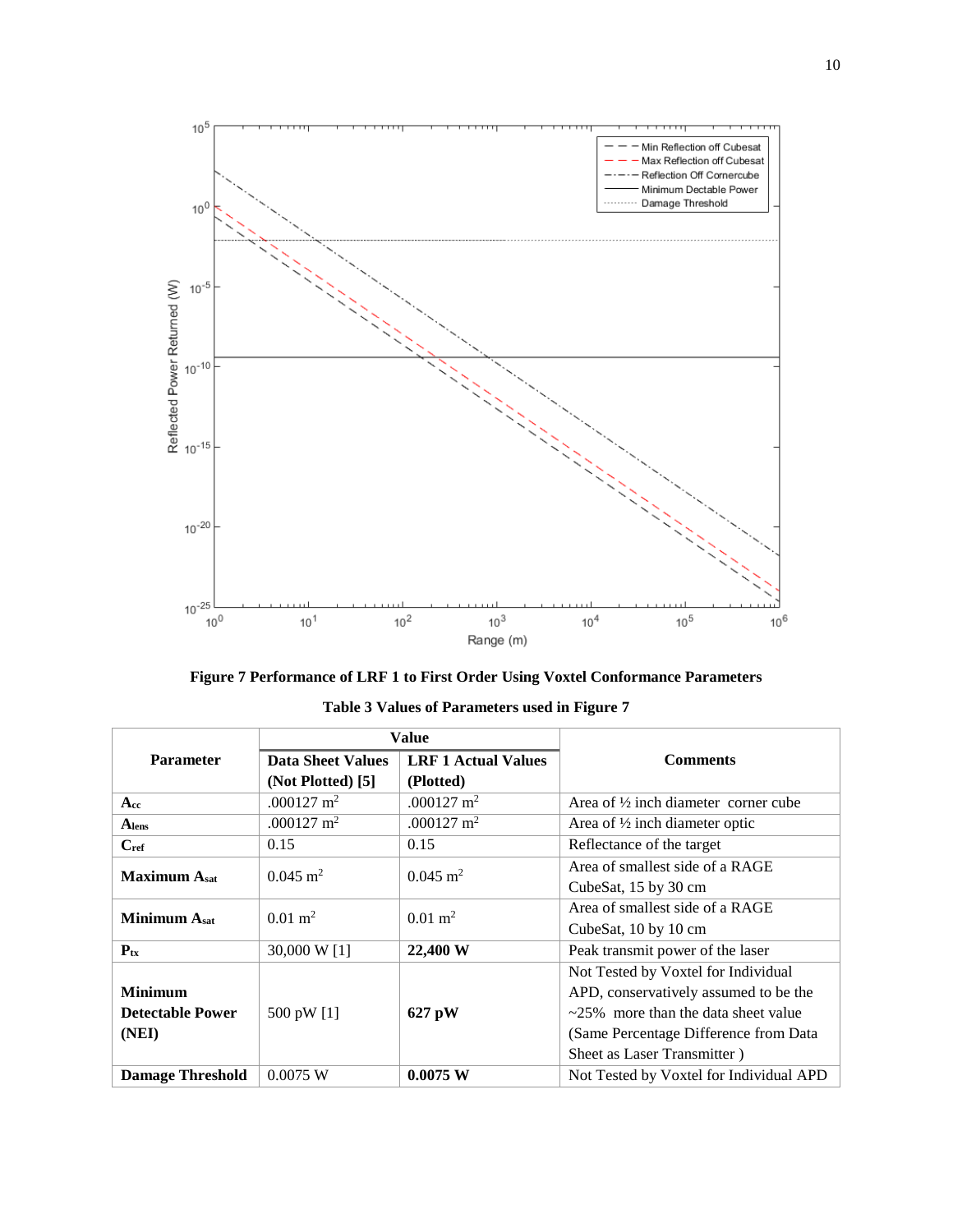|                      | $21.8 \text{ mrad}$ | $21.8$ mrad | Half angle of transmit beam (2.5 degree)<br>full angle) |
|----------------------|---------------------|-------------|---------------------------------------------------------|
| $G_{cc \text{ Max}}$ |                     |             | Equation 11 with Asat Min                               |
| Gee Min              | 158                 | 158         | Equation 11 with Asat Max                               |

Taking the intersection points of the three sloped lines with the sensitivity and damaged thresholds, it is clear six points define the LRF performance envelope to first order. The LRF should be operated within these ranges to obtain returns and avoid damage to the APD. These values are listed below in [Table 4](#page-10-0) for both the conformance tested values of LRF1 and the notional data sheet values.

| <b>Table 4 Key Points on Figure 7</b> |  |  |  |
|---------------------------------------|--|--|--|
|---------------------------------------|--|--|--|

<span id="page-10-0"></span>

|                       | Max Range (m)<br><b>Datasheet</b> | Damage Threshold (m)<br><b>Datasheet</b> | <b>Max Range (m)</b><br>LRF <sub>1</sub> | Damage Threshold (m)<br>LRF <sub>1</sub> |
|-----------------------|-----------------------------------|------------------------------------------|------------------------------------------|------------------------------------------|
| <b>Minimum Cross</b>  | 156                               | 2.5                                      | 138                                      | 2.2                                      |
| <b>Sectional Area</b> |                                   |                                          |                                          |                                          |
| <b>Reflection</b>     |                                   |                                          |                                          |                                          |
| <b>Maximum Cross</b>  | 229                               | 3.6                                      | 200                                      | 3.4                                      |
| <b>Sectional Area</b> |                                   |                                          |                                          |                                          |
| <b>Reflection</b>     |                                   |                                          |                                          |                                          |
| <b>Corner Cube</b>    | 820                               | 13                                       | 753                                      | 12.4                                     |
| <b>Reflection</b>     |                                   |                                          |                                          |                                          |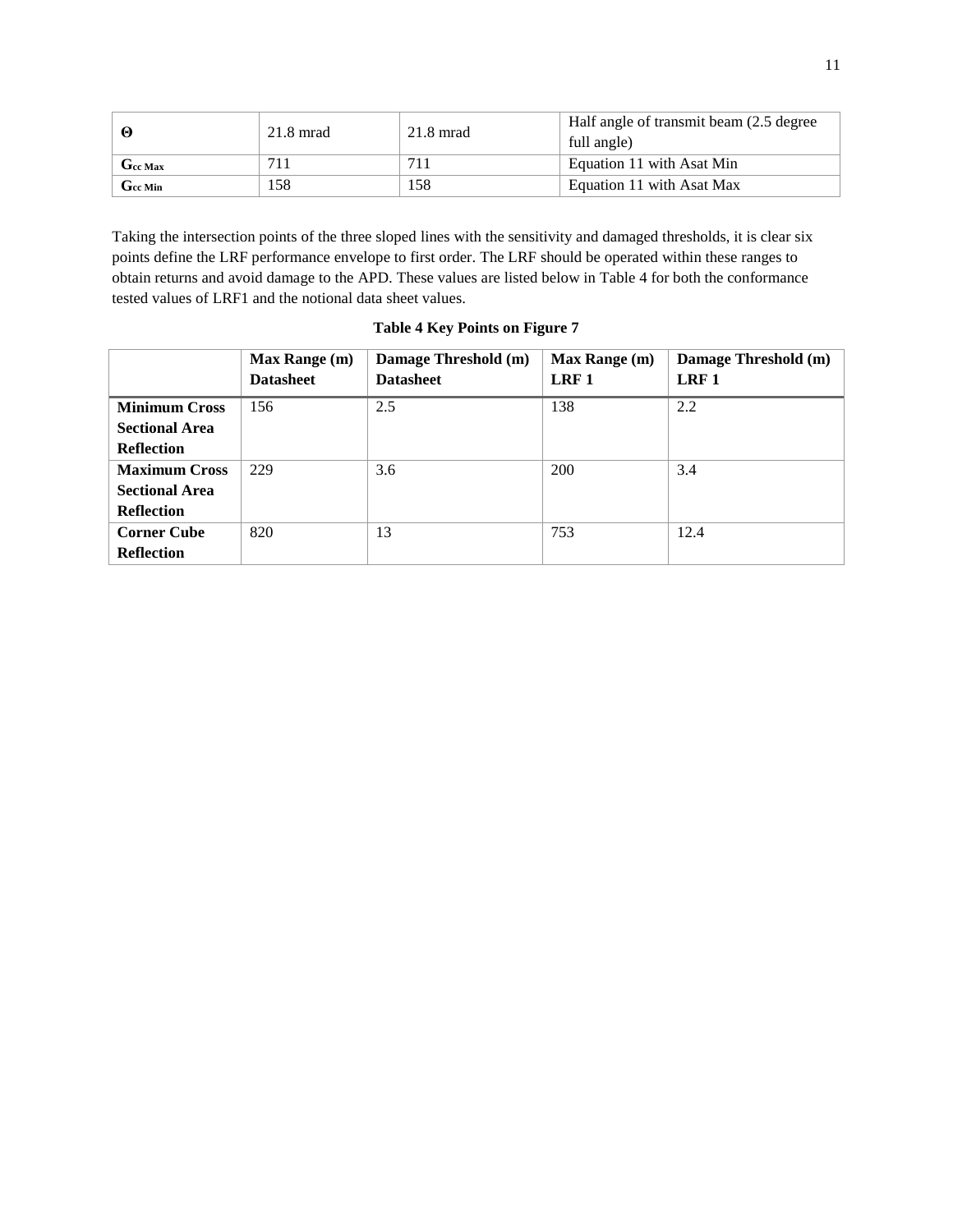#### **III. Integration**

The LRF must be integrated into a 1.5U CubeSat to perform its mission. This section describes the system, mechanical, electrical, and software integration of the LRF Module.

## **E. System Level Integration**

The Ranging System is mostly self-contained with only one external cable connection. It will perform all ranging related internal tasks upon receiving a command from the OBC. Once these tasks are performed, the ranging system will output the requested data back to the OBC. [Figure 8](#page-11-0) is an ICD of the ranging system. All blocks with the dashed box are internal to the Voxtel LRF Module. The J12 Port on the LRF system board controls all power and communication between the OBC and the ranging system. The pin outs of the 10 pin J12 port are defined in [Table 5.](#page-11-1)



**Figure 8 Ranging System Flight System ICD**

| <b>Table 5 J12 Pinouts</b> |  |  |  |
|----------------------------|--|--|--|
|                            |  |  |  |

<span id="page-11-1"></span><span id="page-11-0"></span>

| <b>PIN</b> | Signal            | <b>Description</b>      |
|------------|-------------------|-------------------------|
| 1          | $+3.3$ VDC        | $3.3$ VDC               |
| 2          | $+5VDC$           | 5VDC                    |
| 3          | Tx                | <b>UART</b> Transmitter |
| 4          | T <sub>0</sub> in | Digital To input        |
| 5          | Rx                | <b>UART</b> Receiver    |
| 6          | $+1.8V$           | 1.8VDC                  |
| 7          |                   | Internal                |
| 8          | Ext RR cmd        | Digital RR cmd          |
| 9          | DC Gnd            | DC Gnd                  |
| 10         | LaserGate         | Laser Trigger           |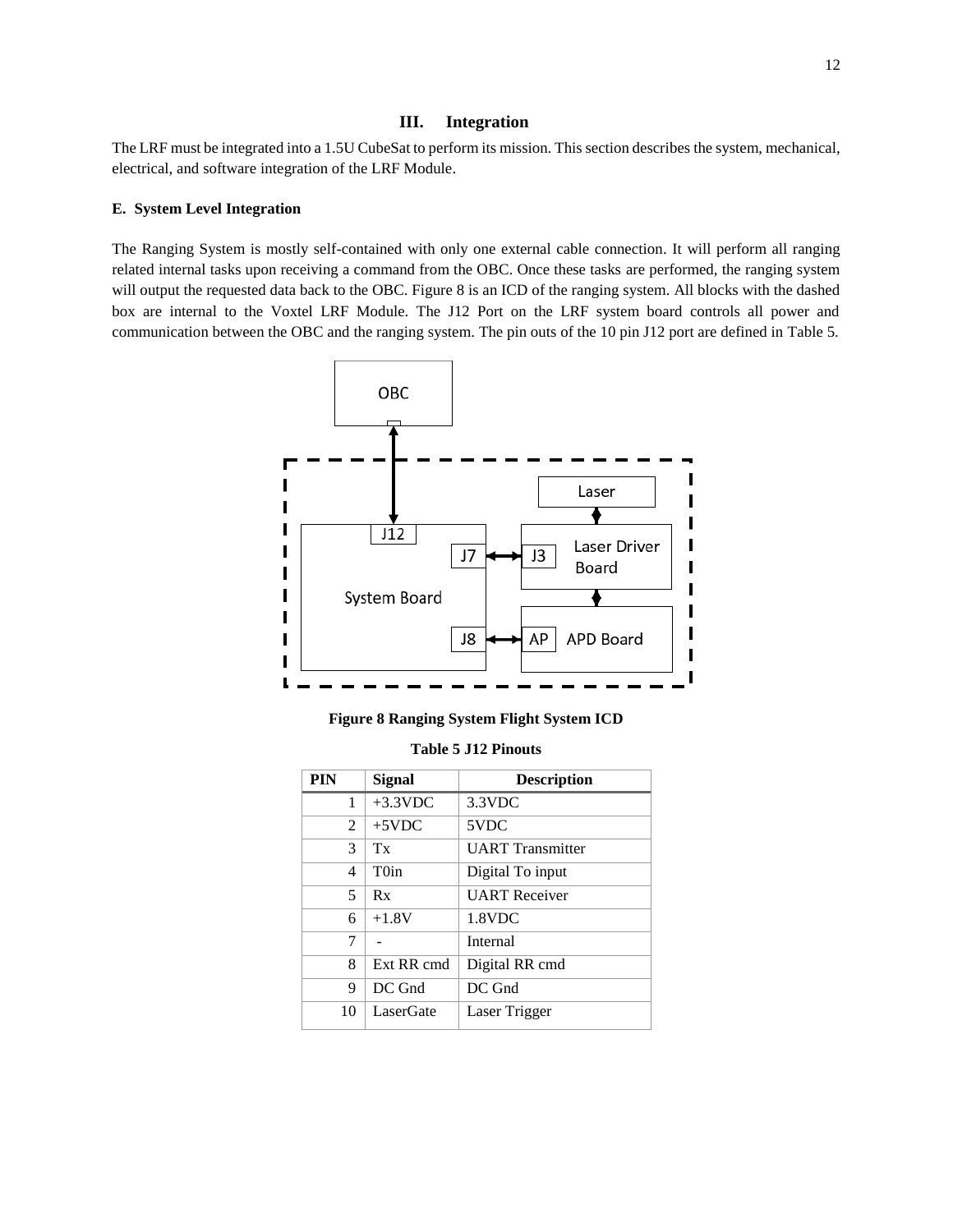## **F. Mechanical Integration**

Optics are mounted in a standard Thor Labs ½ inch optics mount with a lens tube. The APD Lens is mounted directly to the lens tube at so that the receiver optic is optimally focused. A CAD version of the final system, in its flight configuration is shown circled in yellow, in [Figure 9](#page-12-0) below. A more detailed image of the system is shown later in the Testing section.



**Figure 9 Laser Ranging Subsystem Flight Configuration**

<span id="page-12-0"></span>The Laser is rigidly coupled to its optic via a custom made bracket. Rigidly mounting optics is best practice in Lidar opto-mechanics as it prevents small deformations in the structure from causing optical misalignment. This is especially important for a space-based application where vibrations and thermal cycling may cause structural deformation and thus misalignments. The machined coupler for the laser transmitter is shown below in [Figure 10.](#page-12-1) The APD is also rigidly coupled to its optics, although this coupling is simpler as the APD rests directly in the lens tube.



## **Figure 10 Optics Couplers**

<span id="page-12-1"></span>Receiving a proper T0 pulse is a crucial and unique aspect of Voxtel's LRF. In LIDAR operation, The T0 pulse is a laser pulse that is sent out to initiate the timer on a laser ranging event. The highly accurate timer is initiated when the detector detects a T0 pulse and stopped when it the detector detects the returned pulse. In Voxtel's design, the APD must detect both the T0 pulse and the return pulse. This means that a small amount of transmitted light must reach the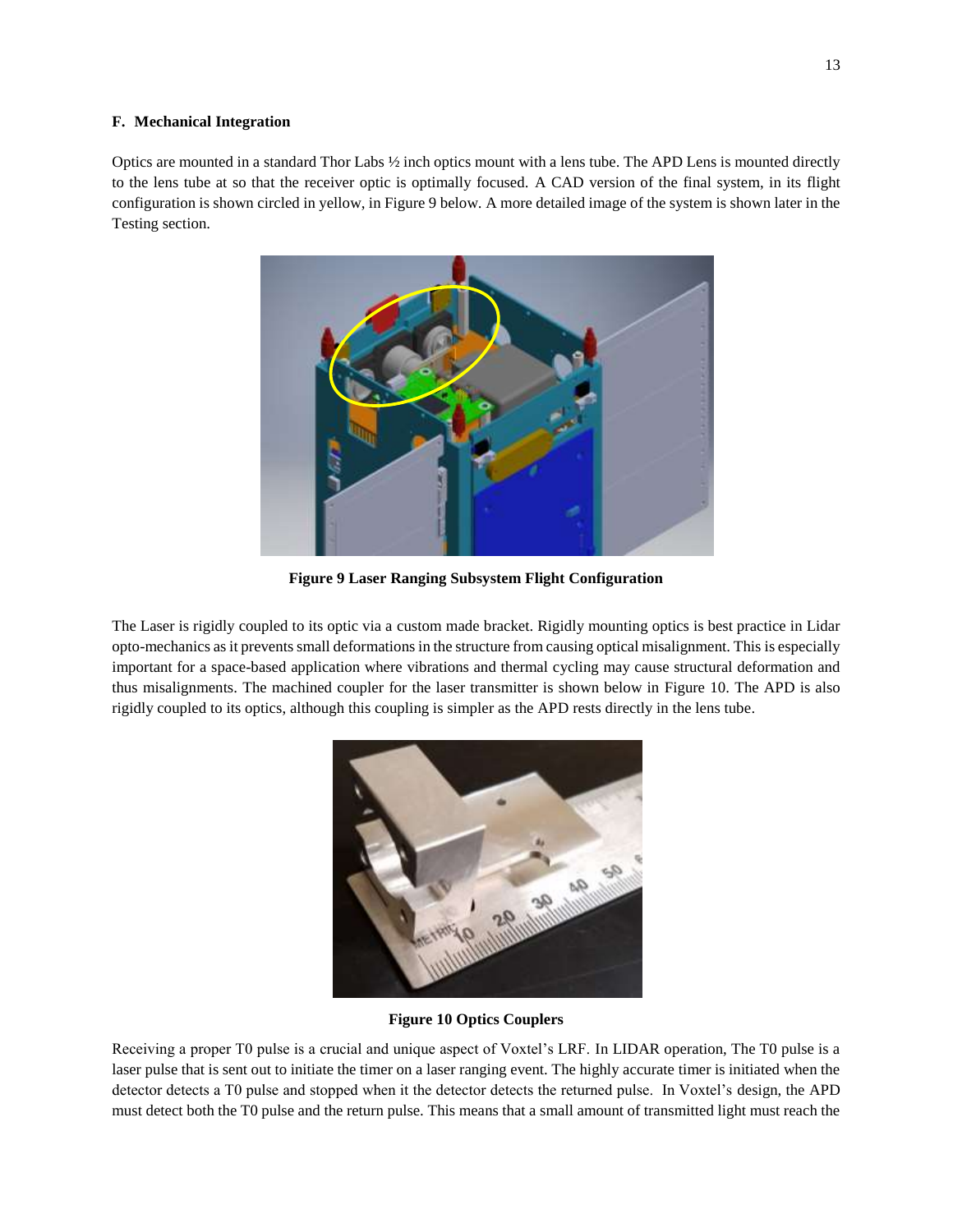APD as it exits the CubeSat. To account for this, "T0 Holes" were drilled in the Transmitted and receive lens tubes between the optics and the transmitter and receiver. These holes allow the small amount of transmitted light scattering of the transmit optic to reach the receiver. The placement of these holes in the integrated system is shown below in [Figure 11.](#page-13-0)



**Figure 11 T<sup>o</sup> Hole Placement** 

# <span id="page-13-0"></span>**G. Electrical Integration**

The J12 port on the LRF System Board requires 3 different Voltage types; 5V, 3.3V and 1.8V. The Onboard Computer (OBC) can only provide 5 volts from the assigned port, thus a small power regulation board will be used to obtain the 1.8 and 3.3 Volt signals required. This small board is stacked with the rest of the boards. A block diagram of this board is shown below in [Figure 12.](#page-13-1)



**Figure 12 LRF Power Regulation Board**

#### <span id="page-13-1"></span>**H. Software Integration**

<span id="page-13-2"></span>The Voxtel LRF communicates via a universal asynchronous receiver/transmitter (UART) port using RS-232 serial communication profiles. The RS-232 settings are stated below in [Table 6.](#page-13-2)

|  |  |  |  |  | <b>Table 6 LRF RS-232 Settings</b> |
|--|--|--|--|--|------------------------------------|
|--|--|--|--|--|------------------------------------|

| 57000 BAUD      |
|-----------------|
| 8 Data Bits     |
| 1 Stop          |
| No Parity       |
| No Flow Control |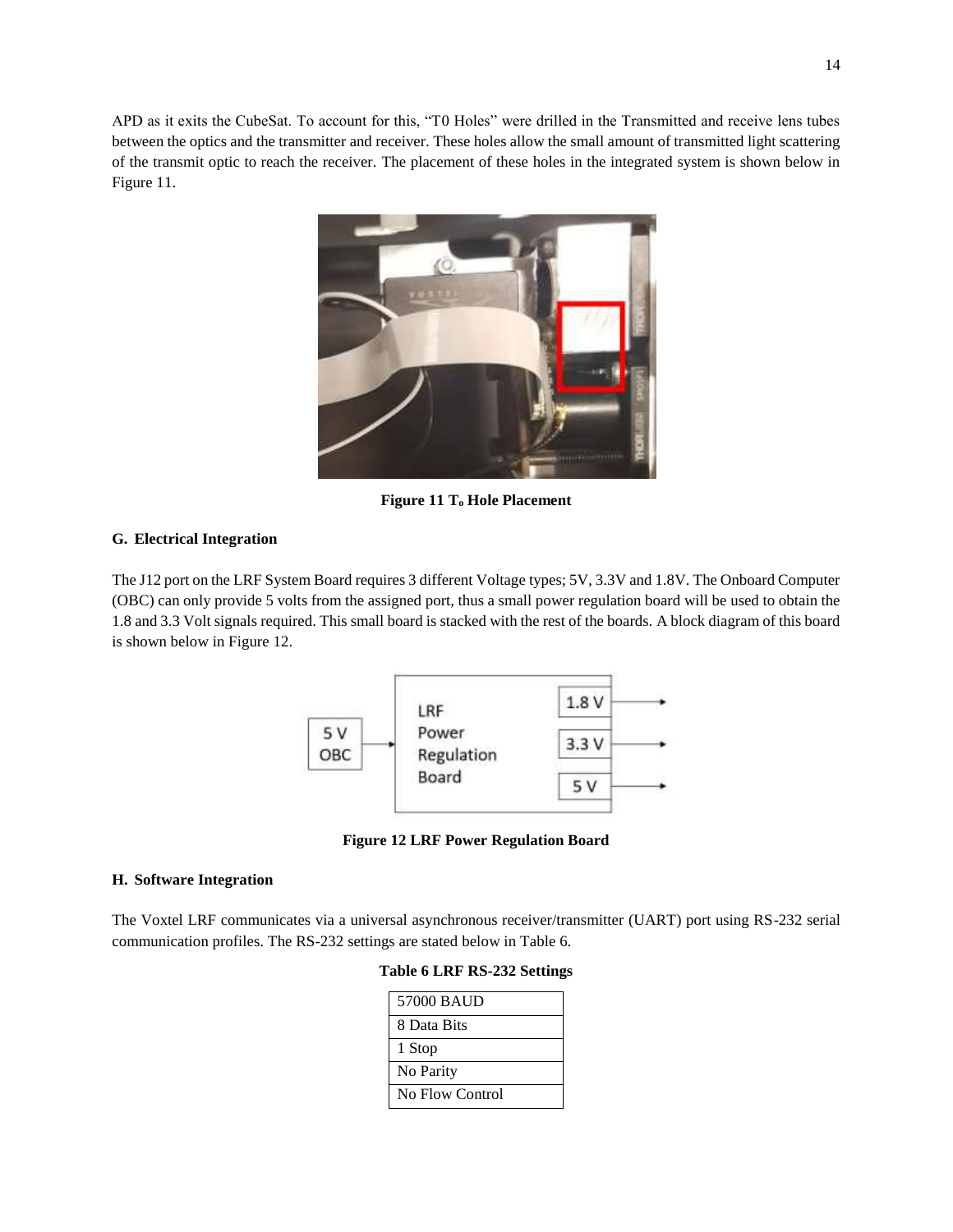The flight software will have several operational modes depending on the mission mode. Nominal operational modes are described in [Table 7.](#page-14-0)

<span id="page-14-0"></span>

| Mode                       | <b>Activation Condition</b>                  | <b>Description</b>                          |
|----------------------------|----------------------------------------------|---------------------------------------------|
| Sleep                      | Default, active unless another mode is       | The LRF system is in an extremely low       |
|                            | explicitly executed                          | power mode waiting for command to wake      |
|                            |                                              | up.                                         |
| Low Rate Ranging           | RANGE sister CubeSat is within a solid       | The LRF system sends out a pulse at a rate  |
|                            | angle and range where it can possibly be     | dependent on the dynamics, and the          |
|                            | detected by the LRF.                         | positions of the RANGE satellites in orbit. |
|                            |                                              | This rate will be determined in-situ.       |
| <b>High Rate Ranging</b>   | A returned pulse from Low Rate Ranging       | LRF sends Range Rate commands at the        |
|                            | Mode                                         | maximum frequency of 10 Hz logging the      |
|                            |                                              | data to a text file for later downlink.     |
| Detection Only             | The Satellite is told to expect a 1 way      | This functionality is not covered in this   |
|                            | ranging pulse from its sister Satellite      | paper and will be further developed.        |
| <b>Laser Communication</b> | The Satellite is told to expect low bit rate | This functionality will be a further        |
|                            | laser communication from its sister          | development of the detection mode           |
|                            | satellite                                    |                                             |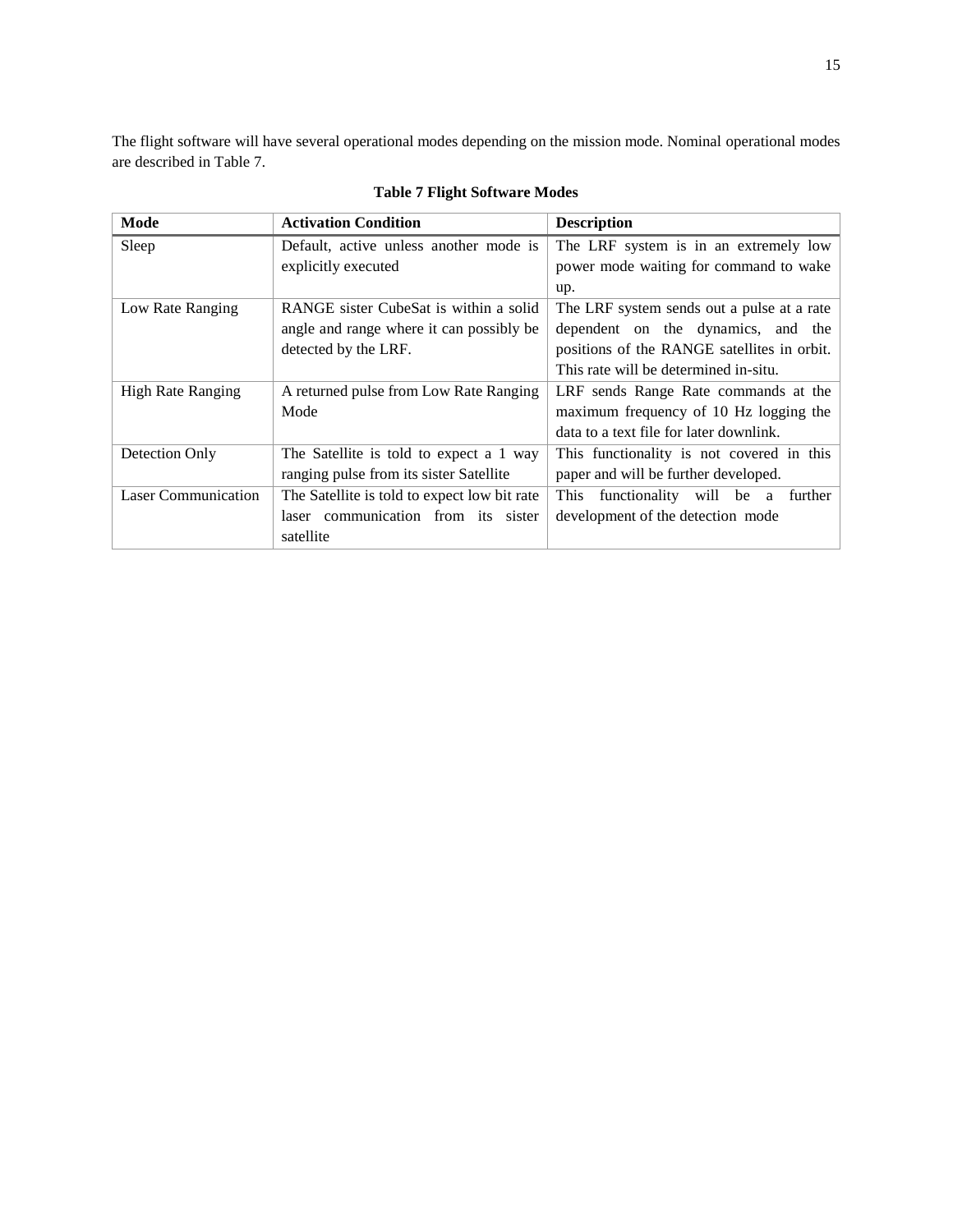# **IV. Testing**

LRF Tests are designed to repeatedly verify and characterize the survivability and functionality of the system at every point of the integration process.

## **I. Mechanical Ground Support Equipment**

To appropriately characterize alignment, a test mount must rigidly fix all optics, and the transmitter and receiver, in a configuration as close to flight as possible. The test mount should be extremely rigid once components are fixed in place to allow for repeatable testing. An image of the test rig is shown in [Figure 13.](#page-15-0) Key components of the mount are described in [Table 8.](#page-15-1)



**Figure 13 Test Mount**

**Table 8 Components on LRF Test Mount**

<span id="page-15-1"></span><span id="page-15-0"></span>

| <b>Number</b> | <b>Description</b>                                                                      |
|---------------|-----------------------------------------------------------------------------------------|
|               | Test micro controller. Test only component.                                             |
|               | Laser driver and LRF system boards                                                      |
|               | Laser and laser mount                                                                   |
|               | Analog output from the APD, this connects through a 50 ohm oscilloscope port. Test only |
|               | component.                                                                              |
|               | APD Board, the circuitry which directly supports the APD and the APD itself             |
|               | <b>Transmitter Optics</b>                                                               |
|               | Targeting laser and on off button                                                       |
| 8             | <b>Receiver Optics</b>                                                                  |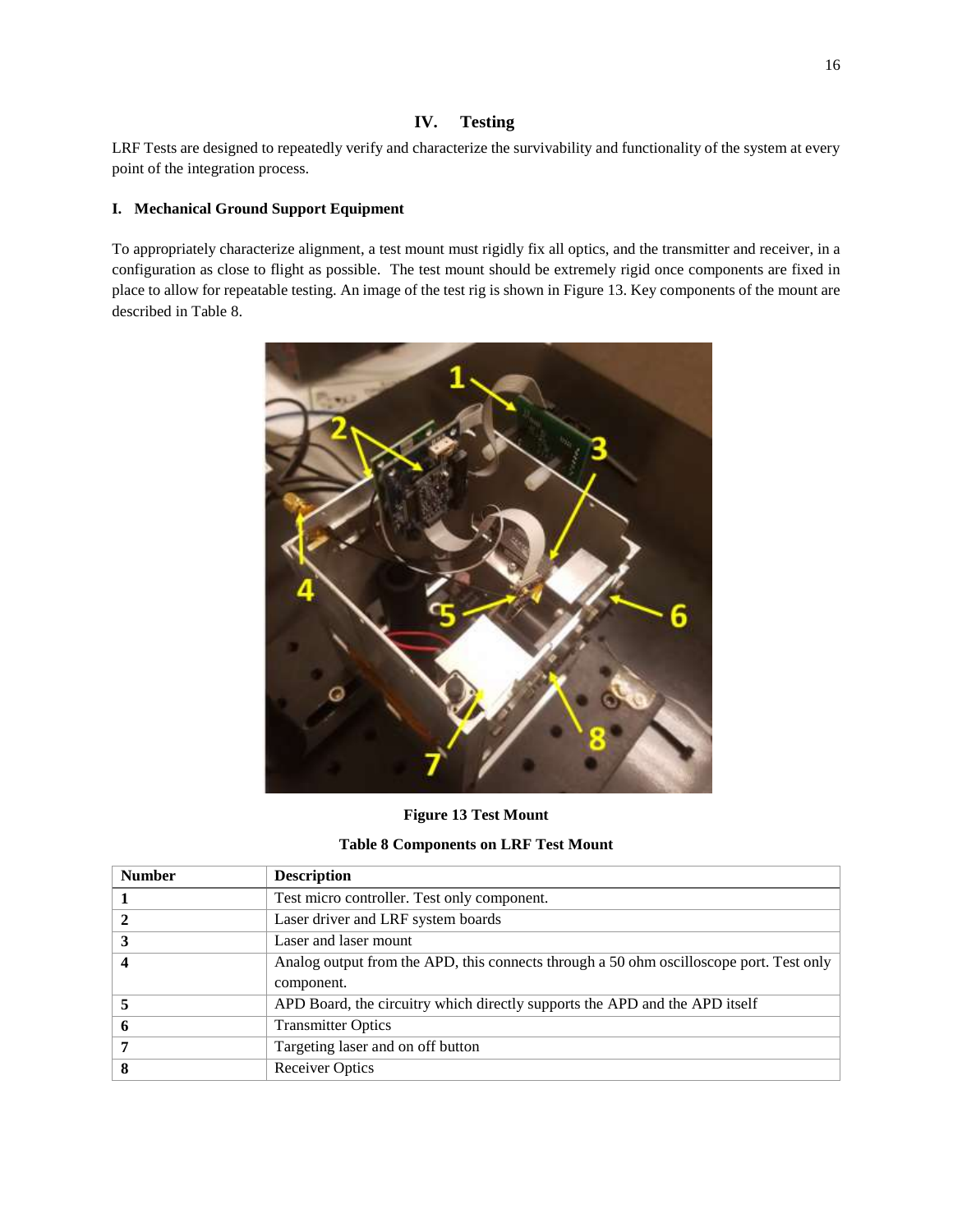In addition to the mounting rig, additional mechanical hardware is required to perform repeatable testing of the LRF. These are described below [Table 9.](#page-16-0)

<span id="page-16-0"></span>

| Equipment        | Purpose                                                                                   |
|------------------|-------------------------------------------------------------------------------------------|
| IR detector card | Allows the laser beam to be visualized to verify functionality                            |
| Target           | A uniform target so that tests can be performed against the same target for repeatability |

**Table 9 Additional Mechanical Support Equipment** 

## **J. Electrical Ground Support Equipment**

A Voxtel provided microcontroller and a Tektronix TDS 3014B Oscilloscope are the 2 major components of Electrical Ground Support equipment used in LRF ground testing. The Voxtel provided microcontroller allows for quick testing from a PC without having to separately provide conditioned power to the unit. It also provides a serial terminal to communicate with the LRF itself. The Oscilloscope allows return voltages from the APD to be characterized in a repeatable manner. The oscilloscope used for in house testing is a Tektronix TDS 3014B Oscilloscope with a 50 ohm impedance connection.

A final piece of electronic support equipment is a visible sighting laser. This allows a test engineer to verify where the invisible IR beam is pointing. The sighting laser is mounted flush to the structure so that it is precisely co-aligned with the IR beam, the center of the visible laser and the IR laser differs by only a small and constant horizontal offset.

# **K. Ground Support Software**

A compiled python script, written by GT Aerospace Student Chris Butterfield, provides the software necessary to control and automate LRF test. This software, called LRFCharTest.exe, is resident on a test PC and communicates with both the LRF and the oscilloscope. Use of this software is key to the test process and described in detail in the next section.

# <span id="page-16-1"></span>**L. Functionality Test Procedure: Inputs and Running the Test**

The functionality test is run through a macro enabled excel document which calls a compiled python script to communicate serially with the Voxtel LRF. There are 3 types of inputs to the functional test. The physical and hardware set up, the Voxtel LRF Configuration, and inputs to the compiled python script LRFCharTest.exe. Each of these inputs sections is shown and described in the following sections.

To run tests from the excel sheet the LRF, PC and oscilloscope must be wired as depicted in the testing ICD in [Figure](#page-17-0)  [14.](#page-17-0) The dotted lines and boxes are unique to testing and thus not depicted in the flight ICD.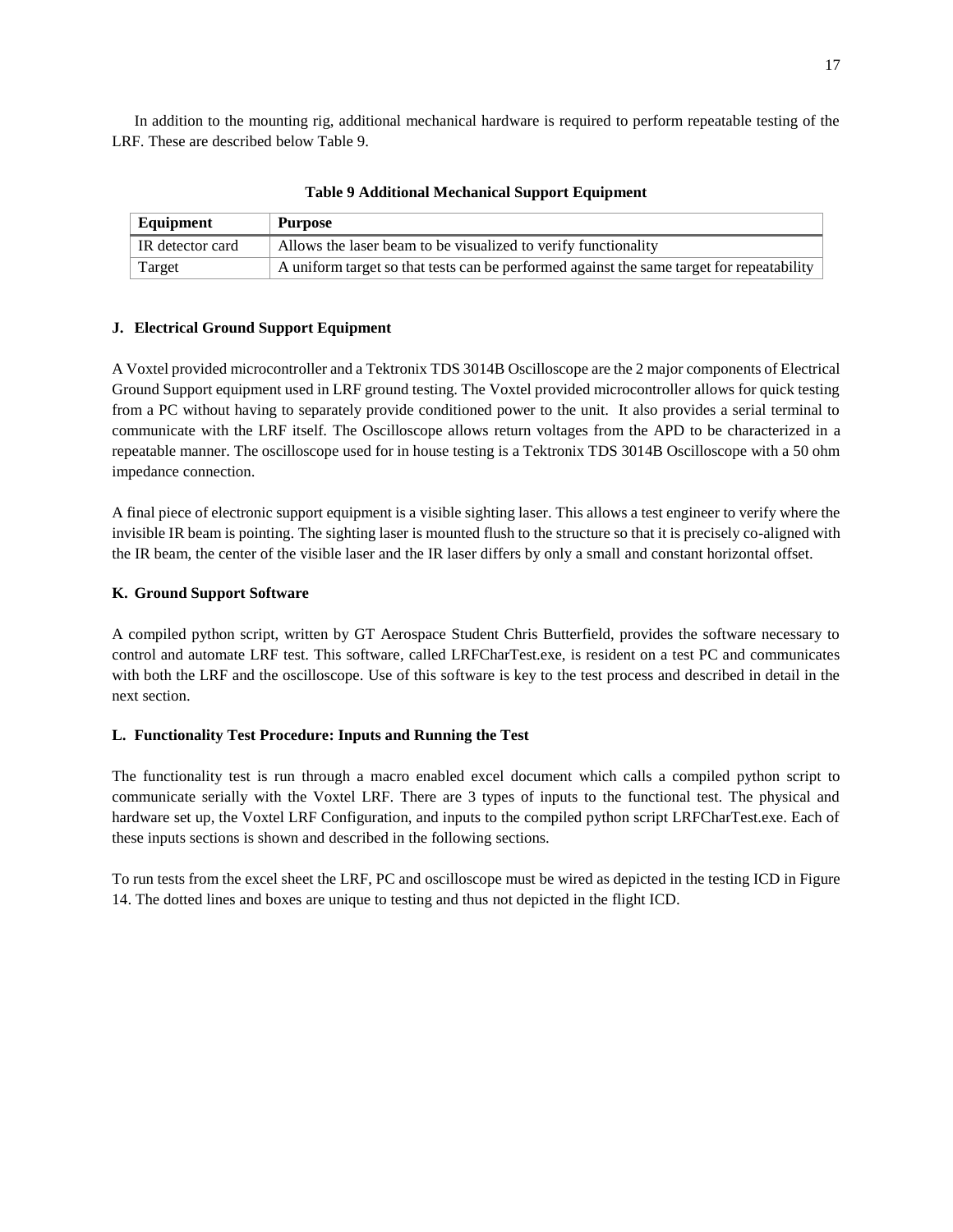

**Figure 14 LRF Functionality Test ICD**

<span id="page-17-0"></span>Once the system is wired in this manner, and all connections have been verified, the test support software can be run from the excel sheet. [Figure 15](#page-17-1) depicts the logic flow of the test control software.



<span id="page-17-1"></span>**Figure 15 Test Control Software Logic Flow**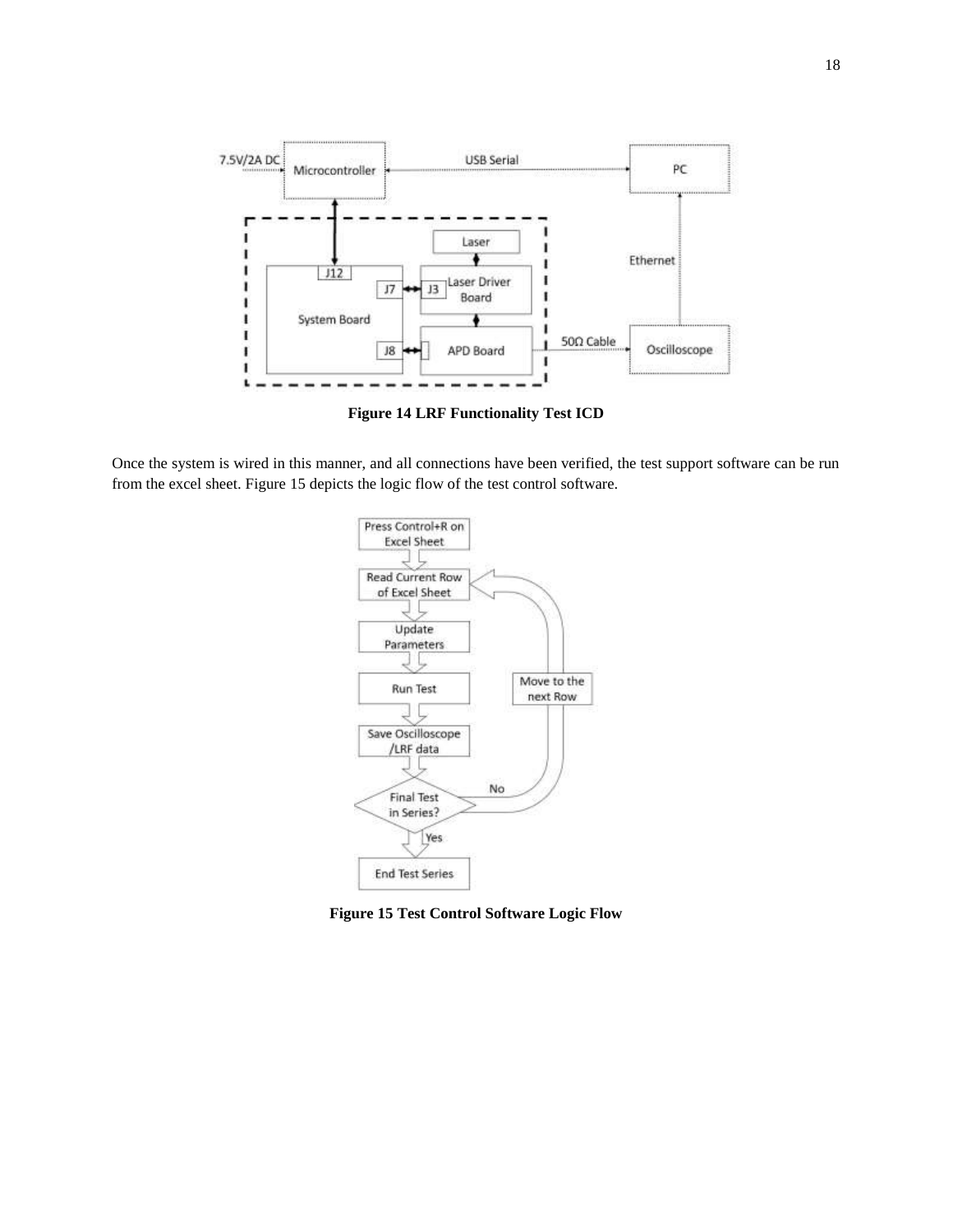#### *10. Physical and Hardware Setup*

An exact and well defined physical setup is required to have a repeatable characterization experiment. The excel document assures the parameters required for a repeatable test are recorded. [Figure 16](#page-18-0) shows the excel document inputs for the Physical and hardware setup while [Figure 17](#page-18-1) illustrates the geometry of the setup.

|     |                 |                 | Set Up                   |                                                        |   |          |
|-----|-----------------|-----------------|--------------------------|--------------------------------------------------------|---|----------|
|     |                 |                 | Physical/Harware Set Up  |                                                        |   |          |
| Run | Target Material | Axial Range (m) | Horizontal<br>Offset (m) | Vertical Offset (m)   Reciever Tilt   Transmitter Tilt |   |          |
|     | 1 Cardboard     | 20              |                          |                                                        |   |          |
|     | 2 Cardboard     | 20              |                          |                                                        | 0 | $\Omega$ |

<span id="page-18-0"></span>**Figure 16 Hardware and Software Setup Section of Excel Test Document**



#### **Figure 17 Functionality Test Geometry**

<span id="page-18-1"></span>Baseline tests are performed with the beam radius not exceeding the target size, and with the beam centered on the target. There is no horizontal or vertical offset of the beam. The beam is only impacting the intended target, not the ground or objects to the side of the target. The beam is always aimed normal to the target surface. When placing the target note that Axial range is defined as distance from the transmitter optic to the target. Later iterations of this test allow the freedom to tilt the optic mounts if adjustments need to be made to alignment.

#### *11. Voxtel LRF Configuration*

The Voxtel LRF operating settings are updated through the excel sheet. The LRFCharTest.exe program reads these values from the excel sheet then serially communicates with the LRF using the RS-232 protocol defined in the ICD. This methodology allows for the LRF to be quickly updated and for multiple tests to be run from the exact same physical setup.

Once the macro in this excel sheet is activated the LRFCharTest.exe programs reads the first row of parameters, updates the LRF parameters, then runs the test. It repeats this process for every row of parameters in the excel sheet.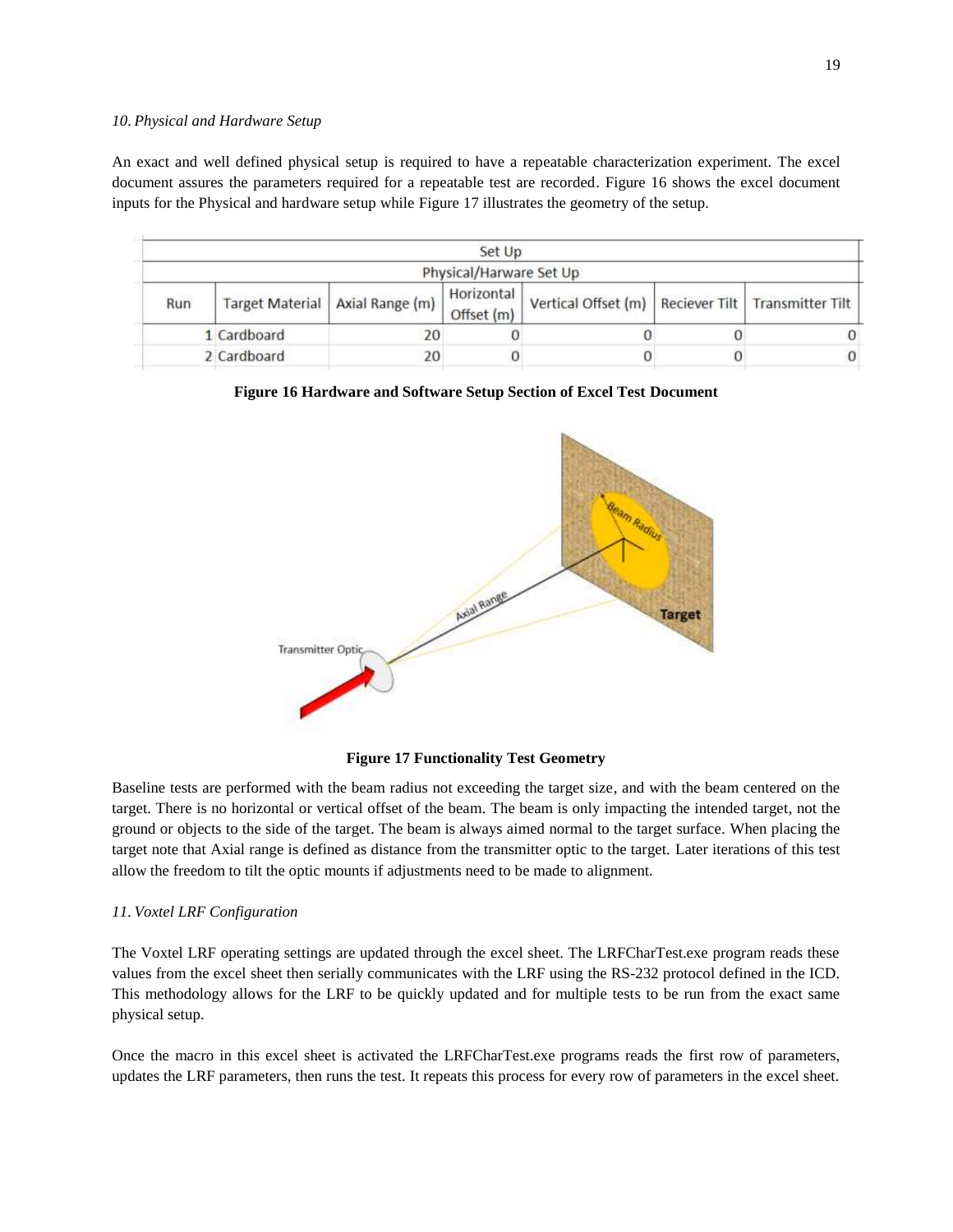|                     |   |                |              | Inputs                   |     |                                           |  |
|---------------------|---|----------------|--------------|--------------------------|-----|-------------------------------------------|--|
|                     |   |                |              | Voxtel LRF Configuration |     |                                           |  |
| External<br>Trigger |   | <b>TVT FAR</b> | Gain<br>Mode |                          |     | Vth Hi (V) Vth Lo (V) Vth ErLo (V) Ext T0 |  |
|                     | 1 |                |              | 0.7                      | 0.5 |                                           |  |
| 0                   | 1 |                | 0            | 0.7                      | 0.6 |                                           |  |

These parameters are described in detail in Voxtel's Software ICD [2] for the LRF module. [Figure 18](#page-19-0) shows the Voxtel LRF Configuration settings section of the test excel sheet.

## **Figure 18 Voxtel LRF Configuration Section of Excel Test Document**

<span id="page-19-1"></span><span id="page-19-0"></span>Of particular importance in this section are the Gain Modes. Tests will attempt to characterize the performance of these gain modes in given test set up. The Gain modes the LRF is capable are shown below in [Table 10.](#page-19-1)

## **Table 10 LRF Gain Modes**

| <b>Gain Mode in Software</b> | Gain                             |
|------------------------------|----------------------------------|
|                              |                                  |
|                              | Optimum Sensitivity for 15Hz FAR |
|                              |                                  |
|                              | Optimum Sensitivity for 60Hz FAR |

Gain Modes 1 and 2 are based on the False Alarm Rate (FAR) for the LRF. This quantity is dependent on the desired False Alarm Count (FAC), the speed of light and the range to the target. The equation describe this relationship is found in the Voxtel User guide [1] and show below:

$$
FAC = \frac{C * FAR}{2 * Range}
$$

## *12. LRFCharTest Settings*

The Python script LRFCharTest.exe is an executable that only takes in 3 out parameters, Laser Pulse Frequency, Number of Tests to Run, and the name of the output .csv files. These inputs are specified in the LRFChar test section of the Excel Test Document as seen below in [Figure 19.](#page-20-0)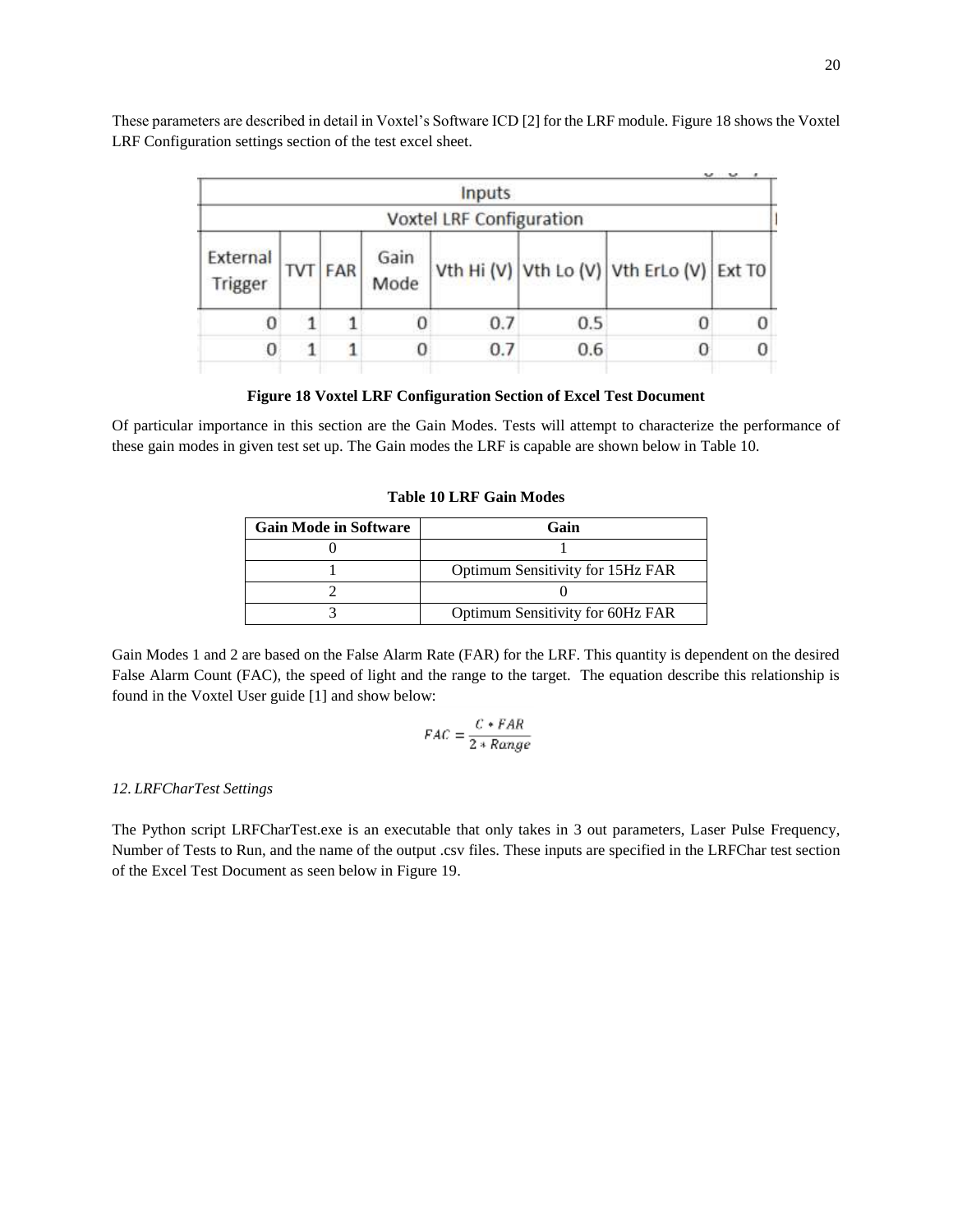|      |            | LRFCharTest                 |                              |  |
|------|------------|-----------------------------|------------------------------|--|
| Freq | # of Tests | Range Filename (.csv)       | Oscilloscope Filename (.csv) |  |
|      |            | 32 Styrofoam_gain_0_1_range | Styrofoam_gain_0_1_osc       |  |
| 8    |            | 32 Styrofoam_gain_0_2_range | Styrofoam_gain_0_2_osc       |  |
| 8    |            | 32 Styrofoam_gain_0_3_range | Styrofoam_gain_0_3_osc       |  |
| 8    |            | 32 Styrofoam_gain_0_4_range | Styrofoam_gain_0_4_osc       |  |
| 8    |            | 32 Styrofoam_gain_0_5_range | Styrofoam_gain_0_5_osc       |  |
|      |            |                             |                              |  |

## **Figure 19 LRFCharTest Section of Excel Test Document**

## <span id="page-20-0"></span>*13. Running the Test*

After all inputs have been specified in the excel sheet the tests are run by simply pressing "Control+R" while in the excel document. It is best practice to verify a response from both the oscilloscope and the LRF Module during the first test run. This is done by simply looking at the oscilloscope for a waveform and by looking at the PC for range print outs. For each test in the test series 2 .csv files will appear in the working folder.

## **M. Functionality Test Procedure: Outputs**

2 separate .csv files are output for each test. One file contains data from the LRF module, the other contains the oscilloscope data from the same test. The total number of .csv files outputted is equal to 2 times the number of individual tests in the test series. The sections below describe the format of the output files.

## <span id="page-20-1"></span>*14. LRF Output .CSV File*

The LRF Output.csv file is named in column R of the Excel test document. This CSV contains data obtained directly from the Voxtel LRF system. No oscilloscope data is in this file. The first row is a print out of the current firmware version number on the Voxtel unit, the return of the :VE command. This row confirms that the test computer was properly communicating with the Voxtel LRF unit. The Second row contains the response to the :DC command, this shows the current configuration of the LRF unit and contains the same information found in the Voxtel LRF Configuration section of the excel test document.

The fifth row of this CSV contains information on the number of trials run. 5A is the frequency in hertz of the tests run and 5B in the total number of tests run. The  $8<sup>th</sup>$  through  $8+n-1<sup>th</sup>$  rows contain the :RR response for the n tests run. Each :RR request returns values of range in decimeters from up to 5 returns. If the test is set up as instructed in previous sections only the first response will be filled as the light is all incident upon a single target. [Figure 20](#page-21-0) below shows the layout of the LRF .csv output.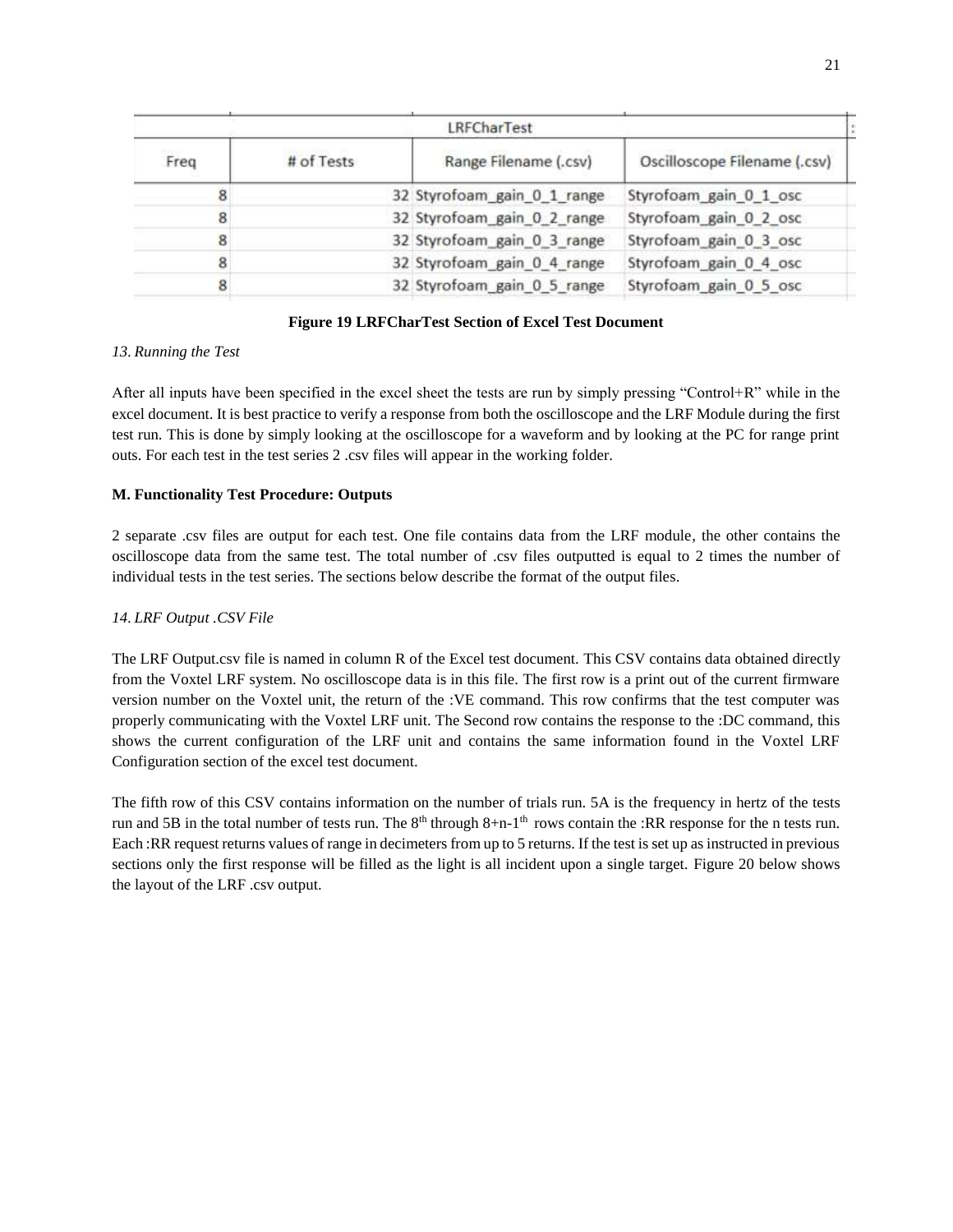|    |                                  |                                                                                              |  | E | G | Н |  |
|----|----------------------------------|----------------------------------------------------------------------------------------------|--|---|---|---|--|
|    | b <sup>1~</sup> VE 1.1.2 OK\r\n' |                                                                                              |  |   |   |   |  |
| 2  |                                  | b'~DC TVT: on Gain: 0 VThHi: 1400 VThLo: 1000 Cal: 0 LC: 75 VThLoExRng: 0 ExtT0: off OK\r\n' |  |   |   |   |  |
|    |                                  |                                                                                              |  |   |   |   |  |
| 4  | Freq                             |                                                                                              |  |   |   |   |  |
|    | 8                                | 80                                                                                           |  |   |   |   |  |
| 6  |                                  |                                                                                              |  |   |   |   |  |
|    | Test#                            | Response                                                                                     |  |   |   |   |  |
| 8  |                                  | 130                                                                                          |  |   |   |   |  |
| 9  |                                  | 130                                                                                          |  |   |   |   |  |
| 10 | $\frac{1}{2}$                    | 131                                                                                          |  |   |   |   |  |
|    | n                                | 130                                                                                          |  |   |   |   |  |
|    |                                  |                                                                                              |  |   |   |   |  |

## **Figure 20 LRF Test Data .CSV**

# <span id="page-21-1"></span><span id="page-21-0"></span>*15. Oscilloscope Output .CSV File*

The oscilloscope file is named in column S of the Excel test document. This CSV contains data obtained directly from the Tektronix Oscilloscope. No LRF data is in this file. The first column is time in seconds from the start of the recording and the second column is the voltage in Volts recorded at that time.

|   | $0.00E + 00$ | $-3.13F - 04$ |
|---|--------------|---------------|
| 2 | 2.00E-10     | 4.16E-02      |
| З | 4.00E-10     | 3.81E-02      |
| 4 | 6.00E-10     | $-6.00E - 02$ |
| 5 | 8.00E-10     | 2.05E-02      |
| 6 | 1.00E-09     | 6.02E-02      |
|   | 1.20E-09     | 3.94E-02      |

**Figure 21 Oscilloscope Output .CSV File**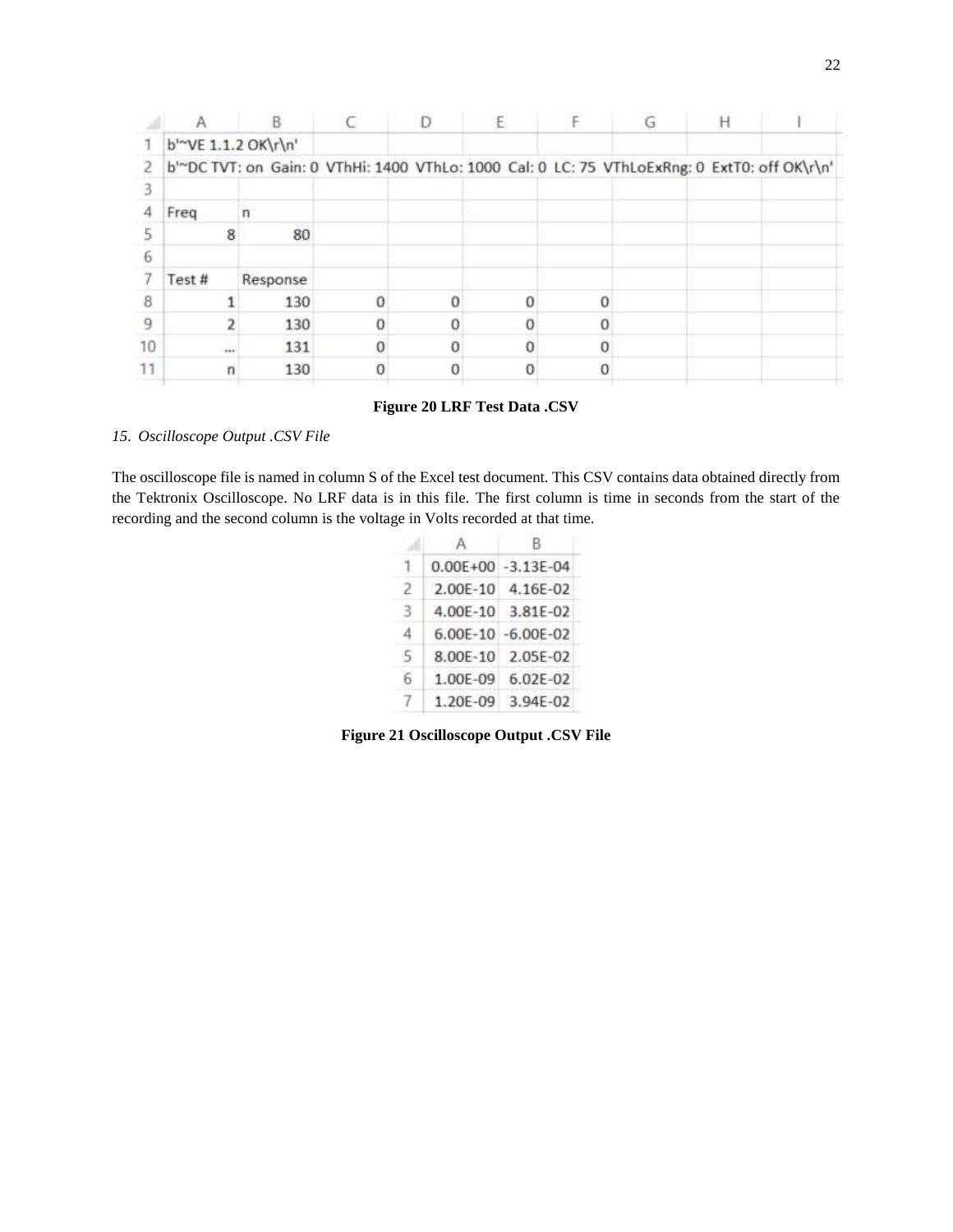#### **N. Baseline Functionality Test Results**

Once the functionality test is run for a variety of LRF settings. The outputted CSV files are read through a Matlab code to parse the data and obtain useful relevant information. The 2 most important questions to answer for baseline functionality characterization are listed below:

For the current physical set up and ambient conditions:

- 1. How does the T0 Pulse change with Voltage Thresholds and Gain Modes?
- 2. How is the range number returned by the Voxtel LRF effected Voltage Thresholds and Gain Modes?

<span id="page-22-0"></span>To test these questions a test must be run in a variety of test cases reasonable voltage thresholds for each of the four available gain modes. Thus an excel test document (of the format described in section [L](#page-16-1) [above\)](#page-16-1) was created with the parameters described below in [Table 11.](#page-22-0) Noting that the VthLo cannot be higher than VthHi there are 36 test cases for each gain mode for a total of 144 test cases.

| <b>Parameter</b>                  | <b>Value</b> |
|-----------------------------------|--------------|
| Max VthHi                         | 1.2V         |
| Min VthHi                         | 0.5V         |
| Max VthLo                         | 1.1V         |
| Min VthLo                         | 0.4V         |
| <b>Vth Resolution</b>             | 0.1 V        |
| <b>Test Cases Per Gain Mode</b>   | 36           |
| Gain Modes                        | All $(4)$    |
| <b>Total Number of Test Cases</b> | 144          |

**Table 11 Baseline Functionality Test: Test Cases**

After running the test series described above a total of 288 CVS files were produced, 144 containing LRF data as described in Section [14](#page-20-1) and 144 containing oscilloscope data as described in section [15.](#page-21-1) To parse and analyze this data a Matlab script was written. This script reads the initial test excel sheet from which the sheets were run to obtain the parameters for each test. It then reads the oscilloscope output LRF CSV file for each test. It creates a graph of oscilloscope data with points of interest highlighted. Final it outputs a power point with 144 graphs (1 per slide) and an excel document summarizing key data points from each test case. An example of a graph type for a "Test Case 10" is shown below and used as a general template to exemplify parameters of interest which are described in [Table 12.](#page-23-0)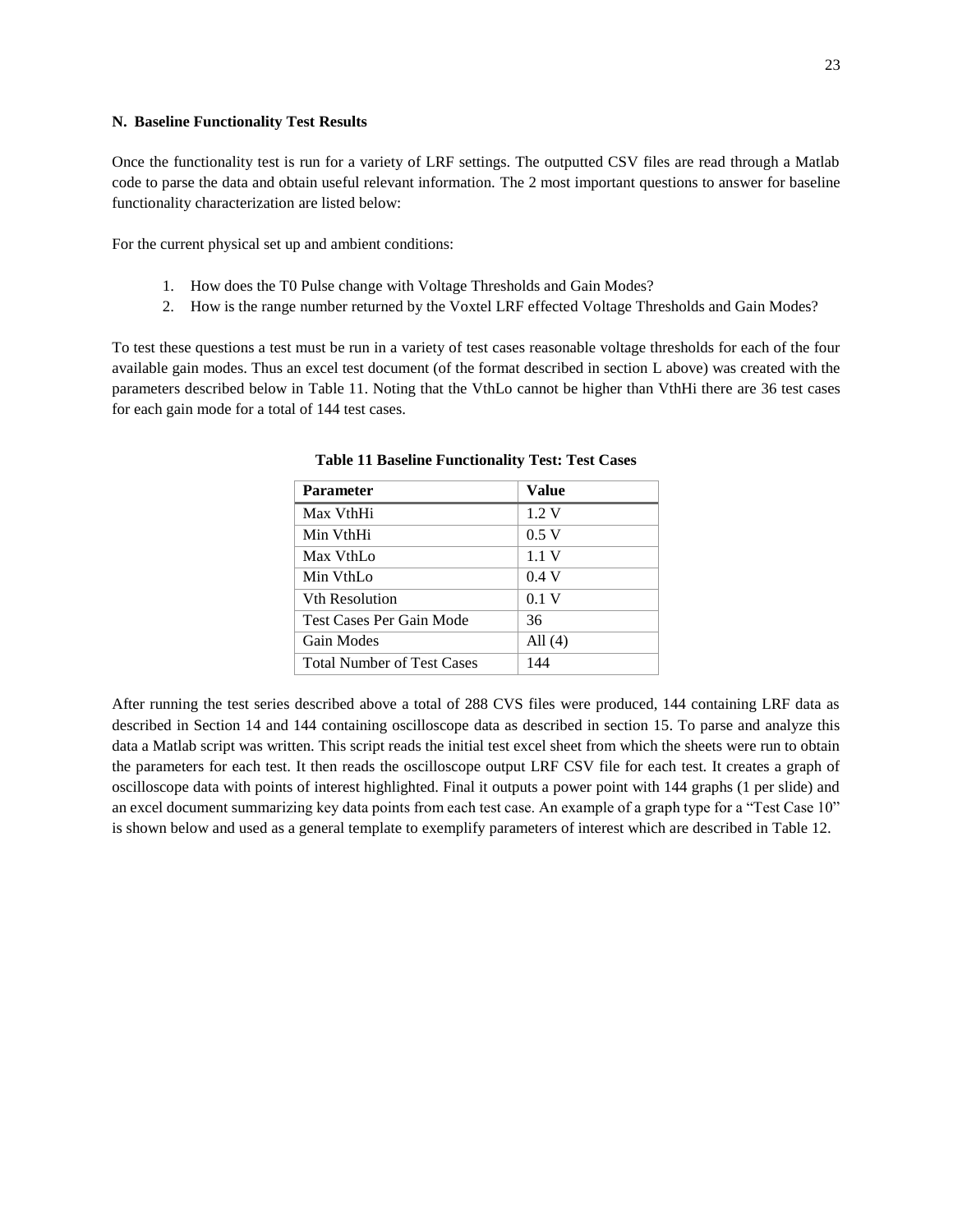

**Figure 22 Sample Test Case Waveform**

| <b>Table 12 Test Case Waveform Parameters</b> |  |  |  |
|-----------------------------------------------|--|--|--|
|-----------------------------------------------|--|--|--|

<span id="page-23-1"></span><span id="page-23-0"></span>

| <b>Parameter</b>          | <b>Description</b>                                                                        |
|---------------------------|-------------------------------------------------------------------------------------------|
| Data                      | Raw recorded oscilloscope waveform during the test run                                    |
| Peaks                     | The Left most peak it the T0 peak, the right most peak is the returned peak.              |
| Low                       | The Low voltage between the T0 and return peaks                                           |
| VthHi                     | The High Voltage Threshold setting on the current test                                    |
| VthLo                     | The Low Voltage Threshold setting on the current test                                     |
| <b>Between Thresholds</b> | A point where the wave form is between the thresholds for both the TO and the return wave |
|                           | form.                                                                                     |

When looking at this waveform it is unclear exactly which time measurements correlates to the actual range. Clearly there are 2 distinct signals, however each signal has a non-negligible width. As a result the question must be answered where is between which 2 points in the range measured? This is answered by plotting the range resultant from every possible combination of start and stop times. To calculate the range resulting from a time of flight measurement the following simple formula is used:

$$
Range = Tof * \frac{C}{2}
$$
 (12)

Where Tof is the time it takes light to travel to the target and back to the receiver and C is the speed of light. Thus the time of flight is the only parameter that is varied. Referencin[g Figure 22](#page-23-1) it is apparent that there are five permutations of start and stop times. These permutations, along with the symbols used to describe them in the following graph [\(Figure 23\)](#page-24-0) are listed below in [Table 13.](#page-24-1) It is important to note that the location of the rising edge is dependent on the Voltage Thresholds. Rising edge is defined as the time when the signal cross the Vth Lo and falling edge is defined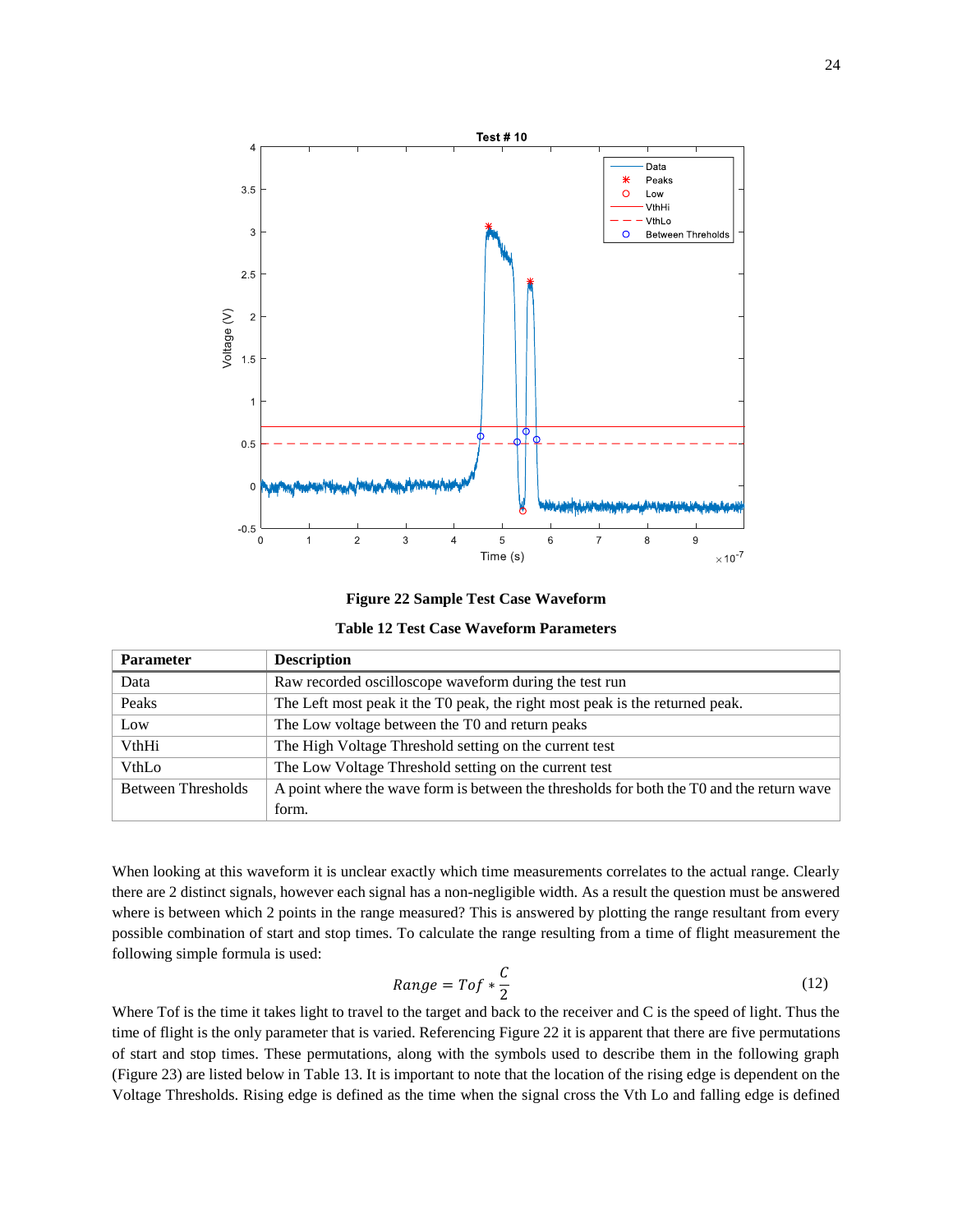as the time when it crossed Vth Hi. Thus it is that noted the time of flight measured will be slightly dependent on the specified threshold voltages.

<span id="page-24-2"></span><span id="page-24-1"></span>

| <b>Start Time</b>                      | <b>Stop Time</b>                           | <b>Symbol</b> |
|----------------------------------------|--------------------------------------------|---------------|
| T0 Rising Edge                         | <b>Return Rising Edge</b>                  | Dot           |
| T0 Falling Edge                        | <b>Return Rising Edge</b>                  | Circle        |
| T0 Falling Edge                        | <b>Return Falling Edge</b>                 | Plus Sign     |
| T0 rising Edge                         | <b>Return Falling Edge</b>                 | Triangle      |
| T0 Middle (T0 RE + $(T0FE - T0RE)/2$ ) | Return Middle (TR RE $+(TR FE - TR RE)/2)$ | Square        |
| Unknown (:RR Print Out)                | Unknown                                    | Asterisks     |

# **Table 13 Possible Permutations of Time of Flight**

## **Table 14 Legend for Analysis Graphs**

| <b>Gain Mode</b>            | Color        |
|-----------------------------|--------------|
| $\mathbf{\Omega}$           | Red          |
|                             | Green        |
| $\mathcal{D}_{\mathcal{A}}$ | <b>Black</b> |
| κ                           | <b>Blue</b>  |

![](_page_24_Figure_5.jpeg)

<span id="page-24-0"></span>**Figure 23 Range output using Time of Flights Described in [Table 13](#page-24-1)**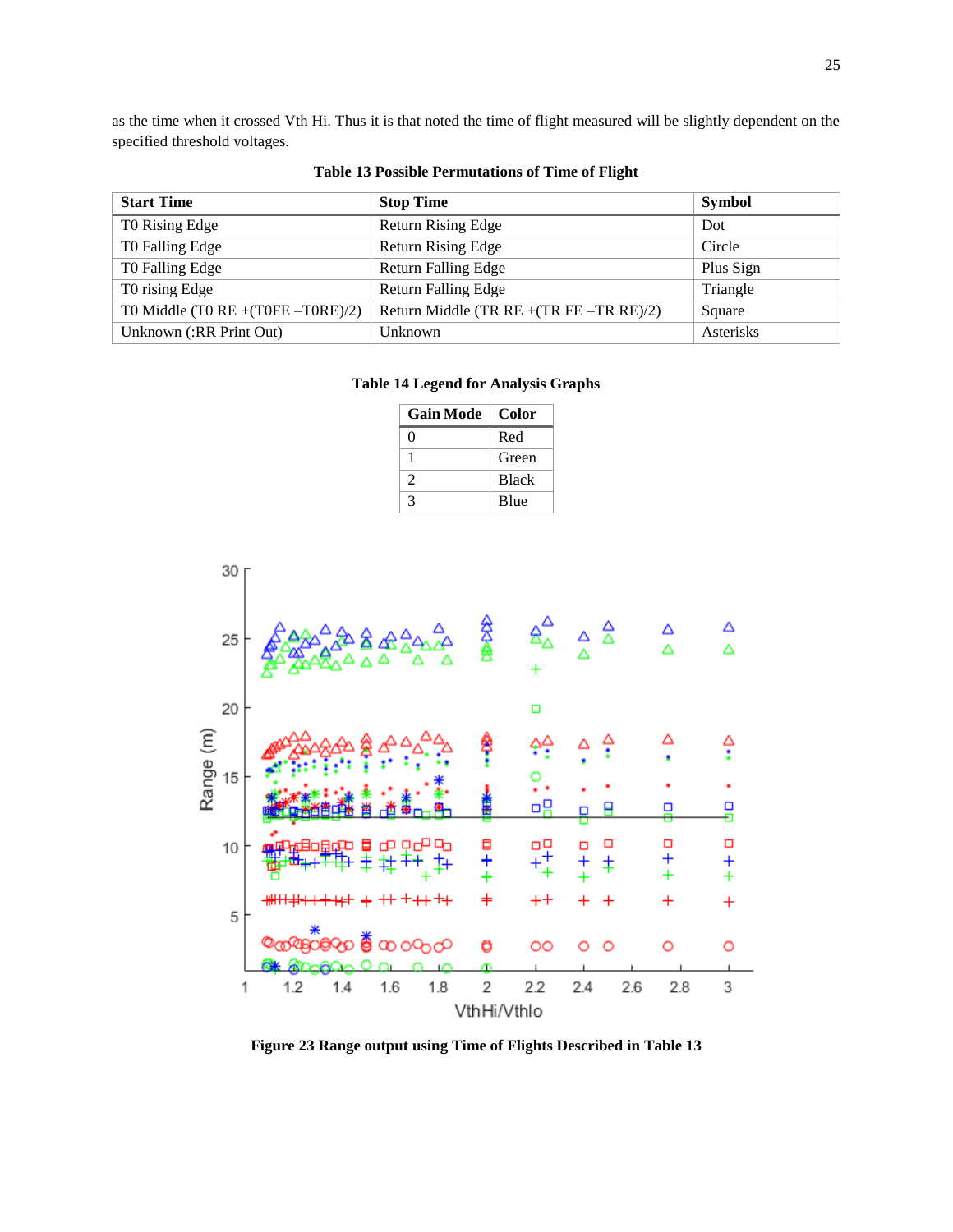![](_page_25_Figure_0.jpeg)

**Figure 24 Error Between Group and :RR Print out at the Same Gain Mode** 

<span id="page-25-0"></span>In [Figure 23](#page-24-0) values are plotted for the calculated time of flight for the 3 gain settings where :RR returned values (the  $0,1,3$  settings as described in the software  $ICD[2]$ ). The red is gain mode 0 the green gain mode 1 and the blue gain mode 3. The possible time of flight combinations listed in [Table 13](#page-24-1) are plotted at each gain setting for a total of 15 data sets. In addition the true range data (obtained via a measuring tape) is plotted as a solid black line for reference.

[Figure 24](#page-25-0) shows the error between each measurement method and the: RR return. Although the green square is the lowest single point, in general the green red and blue dots are the lowest set of data. These dots correlate to taking the Time of Flight measurement as time between the rising edge of the T0 pulse and the rising edge of the return pulse. This fits with knowledge about the operation of digital chronometers which the Voxtel LRF uses. These devices measure the time between leading edges of two signals. It is concluded that the :RR function returns the value of the range the time of flight between the rising edge of the T0 pulse and the rising edge of the return pulse.

## *16. Effect of Gain Modes and Voltage Thresholds on T0 Pulse*

Understanding how Time of Flight is measured allows meaningful analysis of variations due to gain and voltage threshold on the shape and size of the T0 pulse. The T0 Pulse width is characterized by width and its peak amplitude. The same color convention defined in [Table 14](#page-24-2) is used in the graphs that follow.

[Figure 25](#page-26-0) below shows the T0 pulse width at all four gain modes. T0 Pulse width is the time between the rising edge and the falling edge of the T0 pulse. Again the rising edge is defined as the first time when the T0 pulse is between the voltage thresholds and the falling edge is defined as the time when the pulse cross the threshold voltage going down. [Figure 25](#page-26-0) shows that the T0 pulse width is a changes slightly with Gain mode but remains mostly constant across threshold voltage ratio. The most dramatically different T0 pulse is gain mode 2, where the APD Gain is set to 0, i.e. no bias voltage is going to the APD. This drastically shortens the pulse width from any other gain mode. We also see that the higher gains modes 1 and 3, lead to wider T0 pulses than the smaller gain mode 0. This important observation is further characterized in Sectio[n 17 below.](#page-27-0)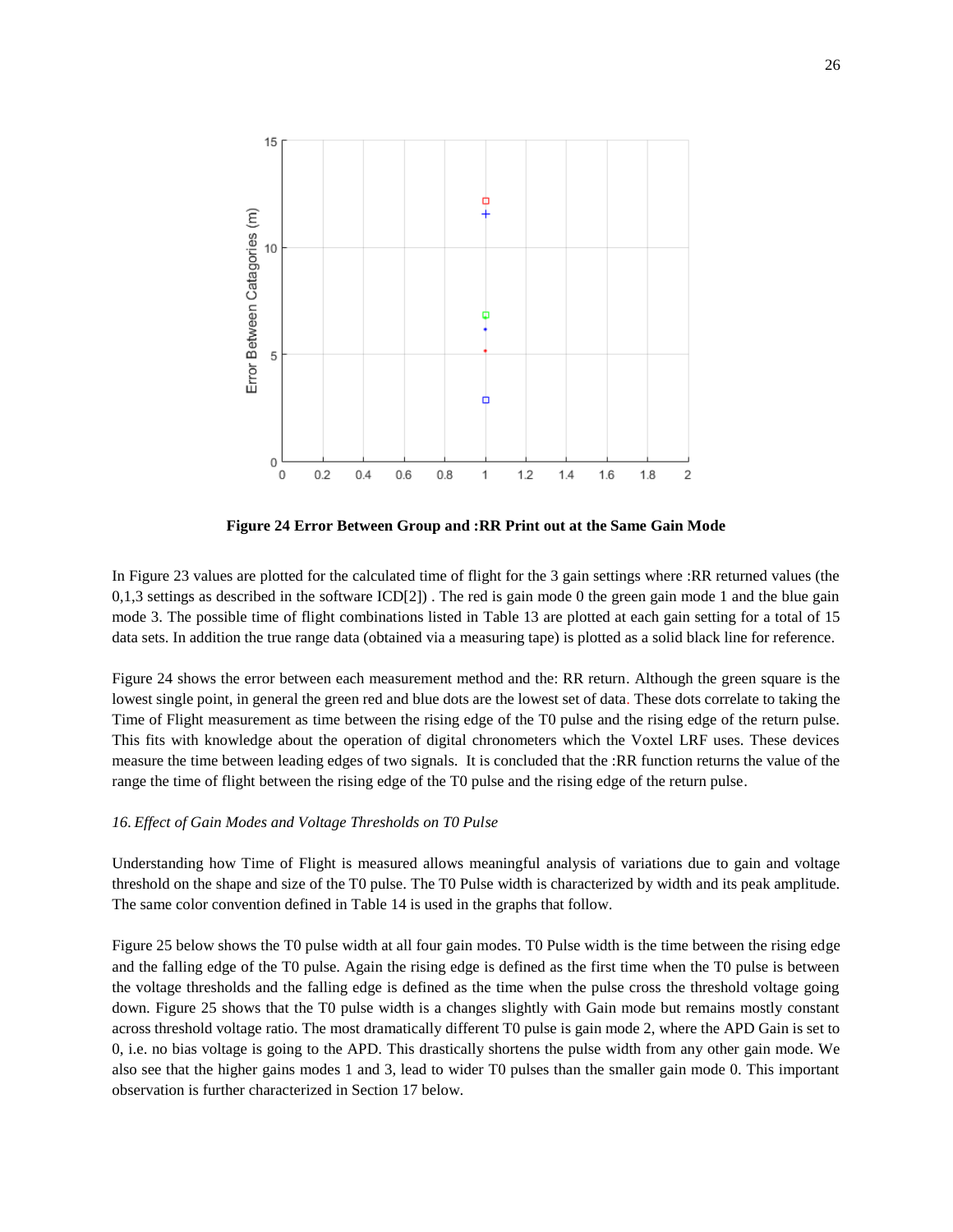![](_page_26_Figure_0.jpeg)

**Figure 25 T0 Pulse Width vs Threshold Voltage Ratio**

<span id="page-26-0"></span>The other characteristic dimension of the T0 Pulse is its height, measured in volts. Error bars must be included in this measurement equivalent to the standard deviation of the steady state noise of the oscilloscope. The plot of T0 Peak height is show below in [Figure 26.](#page-26-1) Again the gain mode 2, with zero APD bias is far below the other 3 gain modes. However clearly T0 pulse height is weaker function of the gain mode than T0 pulse width. The peak voltages between the minimums 0 gain case and differ by about 15% whereas the T0 pulse widths differ by around 400%.

![](_page_26_Figure_3.jpeg)

<span id="page-26-1"></span>**Figure 26 T0 Peak Height vs Threshold Voltage Ratio**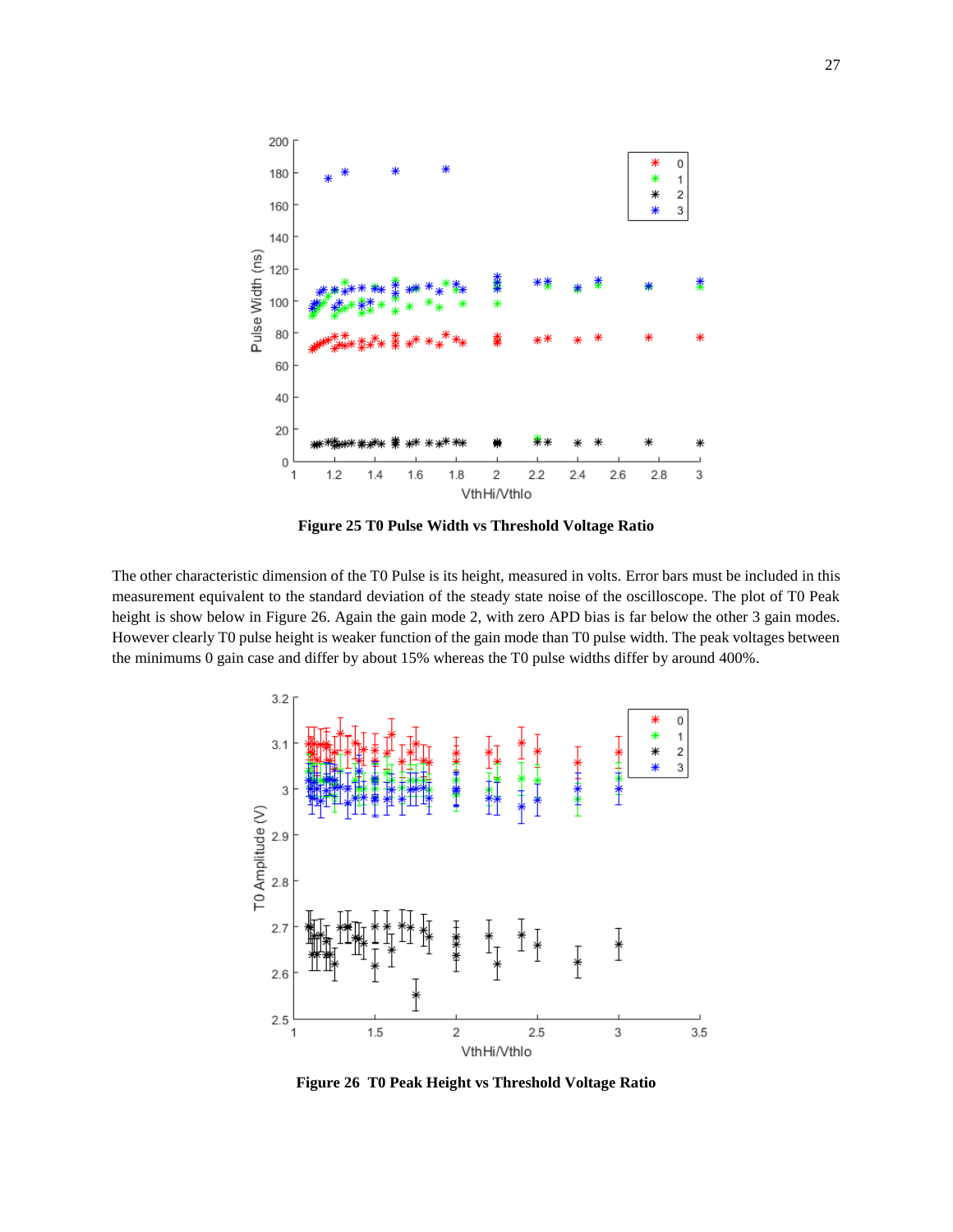<span id="page-27-0"></span>It is crucial to understand and characterize the performance of Voxtel's software on the ground so that dynamic changes can be made in an on orbit situation. Since oscilloscope measurements cannot be made in orbit, information available in orbit, i.e. information from the Voxtel software and firmware, must be linked as explicitly as possible to waveform data on the ground. The first step towards characterizing the LRF performance is to note for what gain modes and voltage ratios the LRF returns a plausible range. A plausible range is defined as a range close to the truth data or only off by a constant offset.

Thus the first step towards characterizing the :RR return involves looking only at the LRF data and temporarily ignoring the oscilloscope data. [Figure 27](#page-27-1) uses the same color convention on as the previous figures to show where the :RR returned a numerical value. As stated previously each gain mode had 36 tests with different threshold voltages. During these tests, Gain mode 0 had 15 numerical: RR returns, gain mode 1 had 15 gain mode 2 had 21 and gain mode 3 had 15. It is important to note that a RR returned number is no necessarily accurate,. As seen in [Figure 24](#page-25-0) many returns at gain modes 2 and 3 were 0.

![](_page_27_Figure_3.jpeg)

**Figure 27 :RR Return Data Where Returned vs Threshold Voltage Ratio**

<span id="page-27-1"></span>In order to understand when the :RR returns should be considered valid ranges. A definition of valid range is created. For the purposes of this analysis a :RR return was considered valid if it was within 50% of the true range (for this test series between six and 18 meters). [Table 15](#page-28-0) below shows the number of valid range rate returns for each gain mode. Cleary for this test series Gain Mode 0 was the most reliable with 100% of its returns providing valid ranges. The other gains modes are far more sporadic.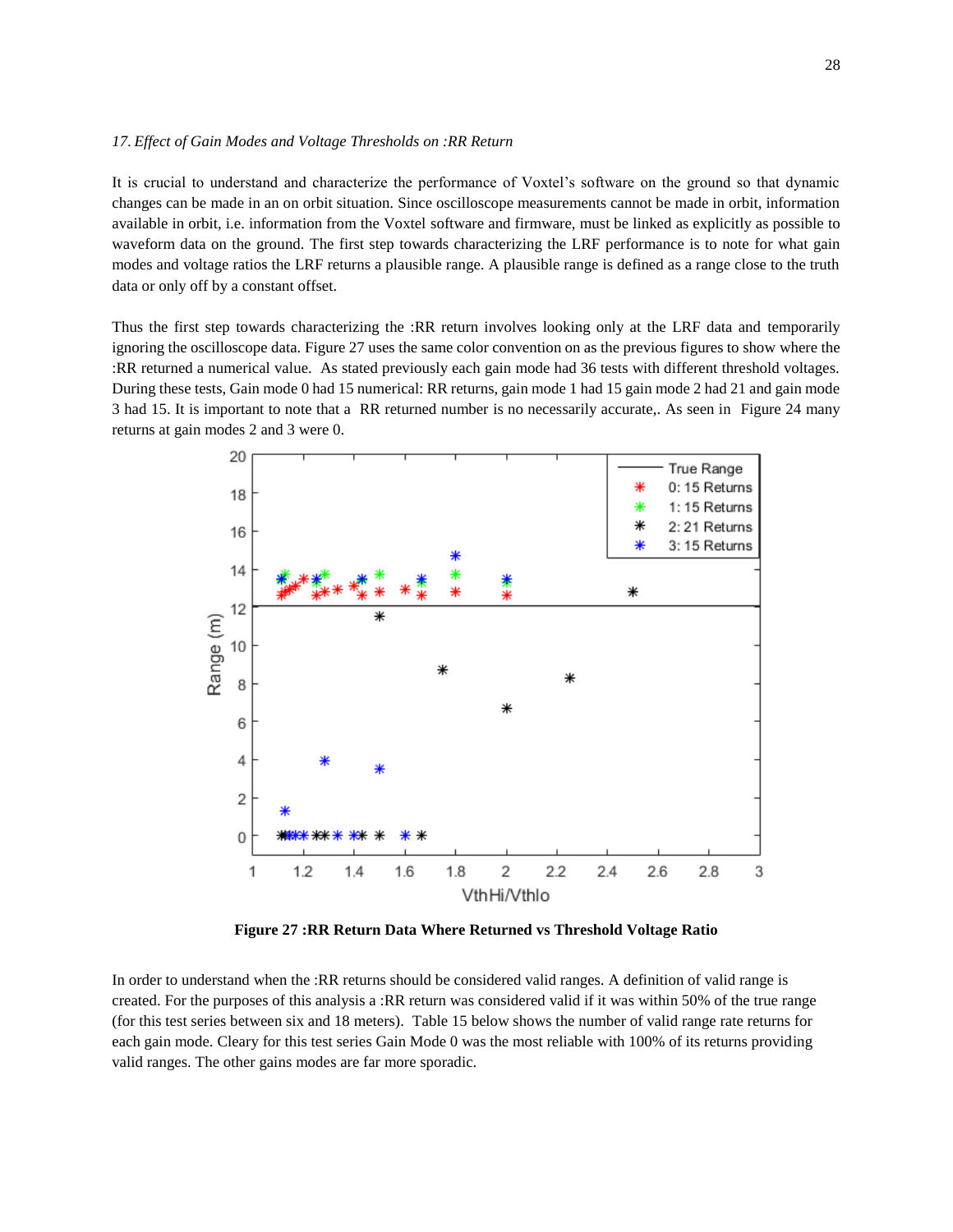<span id="page-28-0"></span>

| Gain | <b>Number:RR</b>     | <b>Number of :RR Requests</b> | <b>Number of :RR Requests</b> |
|------|----------------------|-------------------------------|-------------------------------|
| Mode | <b>Requests Sent</b> | with Any Return               | with a reasonable Return      |
|      | 36                   | 15                            |                               |
|      | 36                   | 15                            |                               |
| 2    | 36                   |                               |                               |
| 3    | 36                   |                               |                               |

**Table 15 Number of Valid :RR Returns**

To explain why Gain mode zero is the most ideal for this test series, the T0 pulse data must be analyzed. From visual inspection of graphs of higher gain mode (1,3) responses it is clear that the T0 pulse begins to merge with the return pulse. The APD voltage did not get back to a low enough to know to expect a return pulse. This phenomena is demonstrated below in [Figure 28.](#page-28-1) [Table 16](#page-28-2) provides a legend with which to interpret the graph. As [Figure 28](#page-28-1) is one of the most important results of the test, it is discussed in detail below.

![](_page_28_Figure_3.jpeg)

<span id="page-28-1"></span>![](_page_28_Figure_4.jpeg)

<span id="page-28-2"></span>

| <b>Symbol</b> | <b>Meaning</b>                                    |
|---------------|---------------------------------------------------|
| Dot           | :RR request sent out                              |
| Asterisks     | :RR Request returned any value                    |
| Triangle      | :RR Returned a value within 50% of the true rang, |
|               | in this these series between 6 and 18 meters.     |

**Table 16 Legend for [Figure 28](#page-28-1)**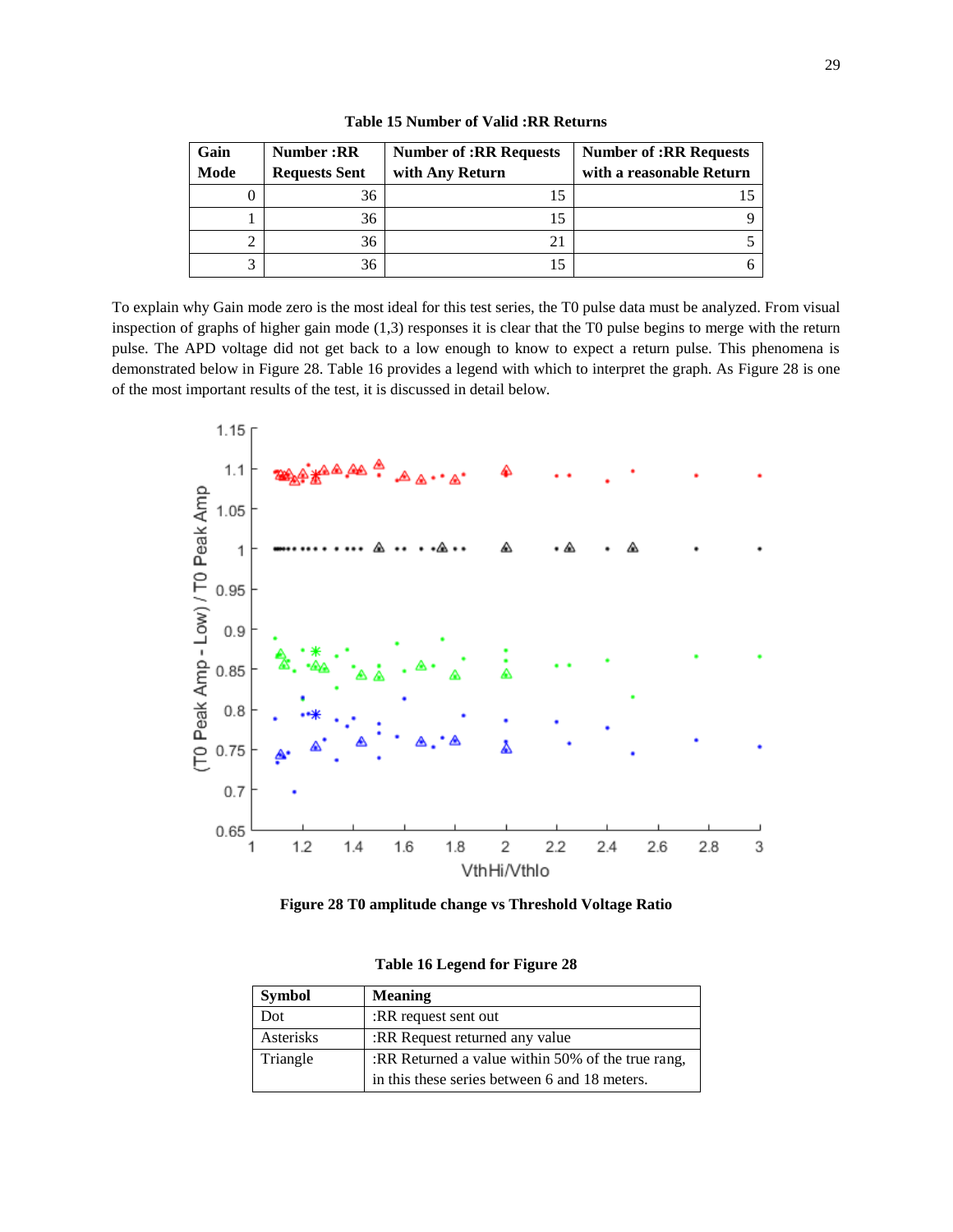[Figure 28](#page-28-1) can be broken into three important elements. Gain modes with a valid :RR return, Voltage Thresholds with a valid :RR return and lastly amplitude changes with a valid :RR return. Gain mode zero, is unequivocally the most reliable at this range and in this test set up. Looking at [Figure 28](#page-28-1) it is clear that gain mode zero also has the largest drop between the high T0 voltage and the low voltage. It appears that this large drop assures that end of the T0 pulse will drop through the voltage threshold and thus register as the end of the T0 pulse. This allows the timer to know to expect a new pulse and, once the return pulse is received, the timer can be stopped.

This theory is further supported by inspecting which voltage threshold ratios returned valid ranges. The wider the voltage threshold ratio, the more likely a :RR was valid. In fact at the widest threshold voltage ratio, all gain modes returned valid ranges<sup>3</sup>.

Thus from this test an optimal operational mode can be recommended for these test conditions. For a short range test on the order 10 meters, where the entire beam is diffusely reflected off a single surface the LRF operational mode that will result in the most reliable data is as follows:

**Gain Mode: 0**

**Voltage Threshold Ratio:2 ( VthHi=1 VthLo=0.5)**

## **O. Environmental Testing**

## *18. Vacuum Testing*

In order to function in orbit, the laser ranging system must be able to survive and function in a vacuum. As the Voxtel LRF is not specifically designed for a space environment, the hardware its self must be space hardened before vacuum testing. This is done in two steps, staking and conformal coating. Staking involves using an epoxy to "stake" down large chips to the boards. This process help the system survive vibrational tests and prevents some out gassing of components. Conformal coating involves coating the boards in a rubber like material, this coating seals the boards insulating then to prevent short and out gassing. Both sets of LRF boards were staked and conformal coated in preparation for vacuum testing.

An initial vacuum test is meant to show survivability of components expected to be vulnerable to a vacuum. This test is designed to verify that the system still function after exposure to a vacuum. A separate test will be required to determine performance under vacuum. Of principle concern for the survivability test was the Laser driver board which had a large bag capacitor to aid in powering the laser. A close up of this capacitor is show below in [Figure 29.](#page-29-0)

![](_page_29_Picture_9.jpeg)

**Figure 29 Laser Driver Board Capacitor** 

<span id="page-29-0"></span>l <sup>3</sup> Note that the LRF returned errors, and no valid :RR returns for threshold voltage ratios greater than two. This happened for any gain mode where the APD bias voltage was on (modes 0, 1, 3). The cause of this will need to be investigated in future testing.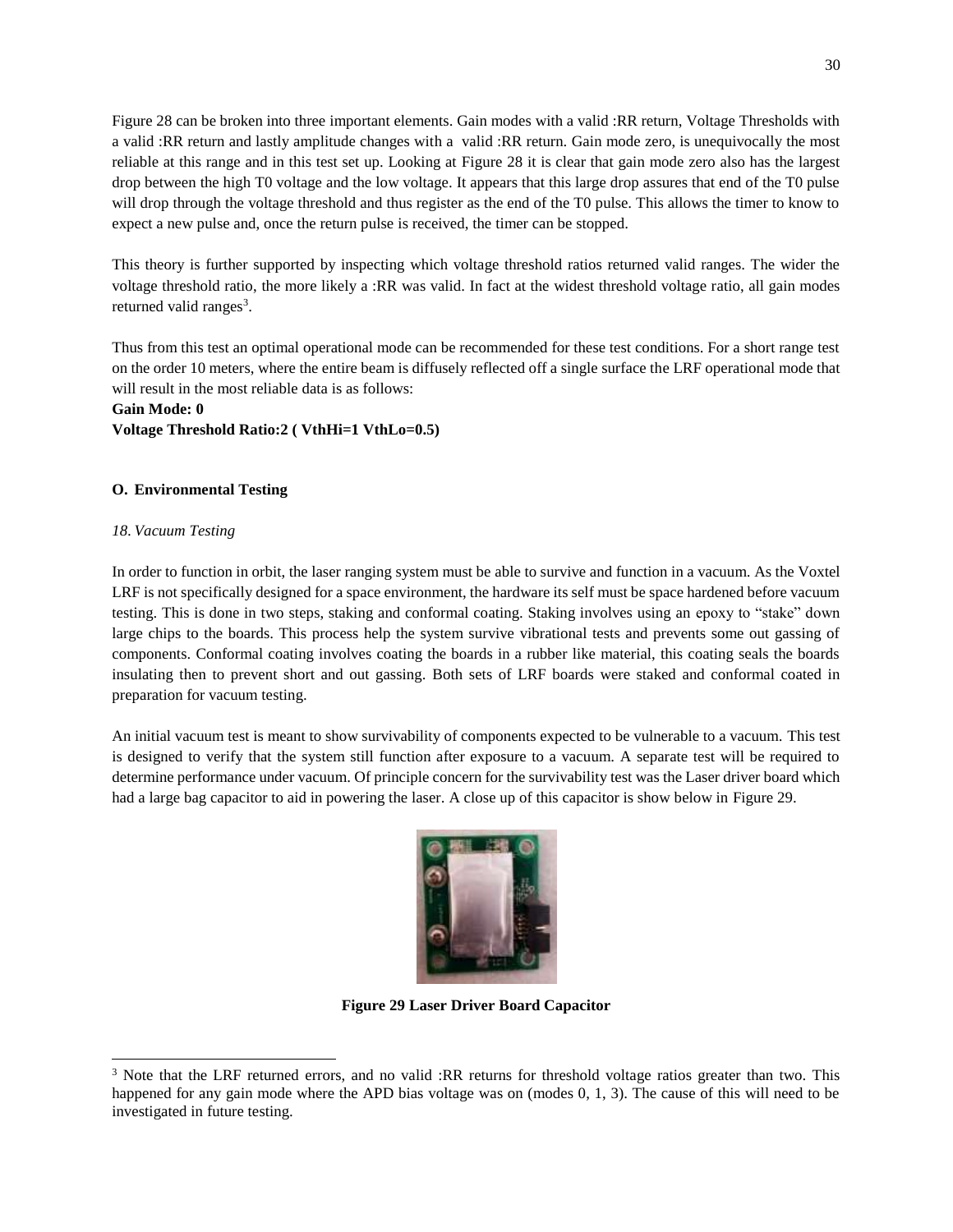The capacitor board was placed alone, unpowered and unconnected, in a vacuum to assure it would not explode and damage other components. It was brought down to 0.06 Torr let to sit or a few minutes and brought back up to atmospheric pressure. A post-test visual inspection indicated no obvious damage to the capacitor or board. It was deemed safe to test for a longer duration with the other system components, however as a precaution it would still be placed in a separate metal box within the chamber. [Figure 30](#page-30-0) shows the LRF components in the vacuum chamber just before the door was closed.

![](_page_30_Picture_1.jpeg)

**Figure 30 LRF Components in the GT SSDL Vacuum Chamber**

<span id="page-30-0"></span>The components were left in the vacuum chamber at a temperature of 46.9° Celsius at a pressure of 0.0655 Torr for approximately 16 hours. A post-test visual inspection indicated slight deformation of the bag capacitor.

The system was then reconnected to the test mount and a quick :RR was sent. The system performed poorly and inconsistently, it could not maintain both an APD gain and fire the laser at a steady rate. The laser would only fire at all if the APD gain was set to 0 (mode 2) and even then it sputtered and pulsed at a far lower rate than commanded.

This test, along with the deformation of the capacitor post-test pointed to the likelihood of a damaged capacitor. Another vacuum test was preformed where the capacitor board would be visible during the entire test. The capacitor was filmed as the pressure in the chamber was slowly decreased. It was observed to inflate dramatically. It is unlikely that the capacitor would function in such a state. It is concluded that the capacitors will need to be replaced on the final flight units.

#### **V. Conclusion**

<span id="page-30-1"></span>To conclude, the following recommendations are made for operating the Voxtel LRF. [Table 17](#page-30-1) summarizes the recommended software settings for the Voxtel LRF based on the shot 12 meter range test.

**Table 17 Recommended Operational Modes**

| Parameter | Value |
|-----------|-------|
| External  |       |
| Trigger   |       |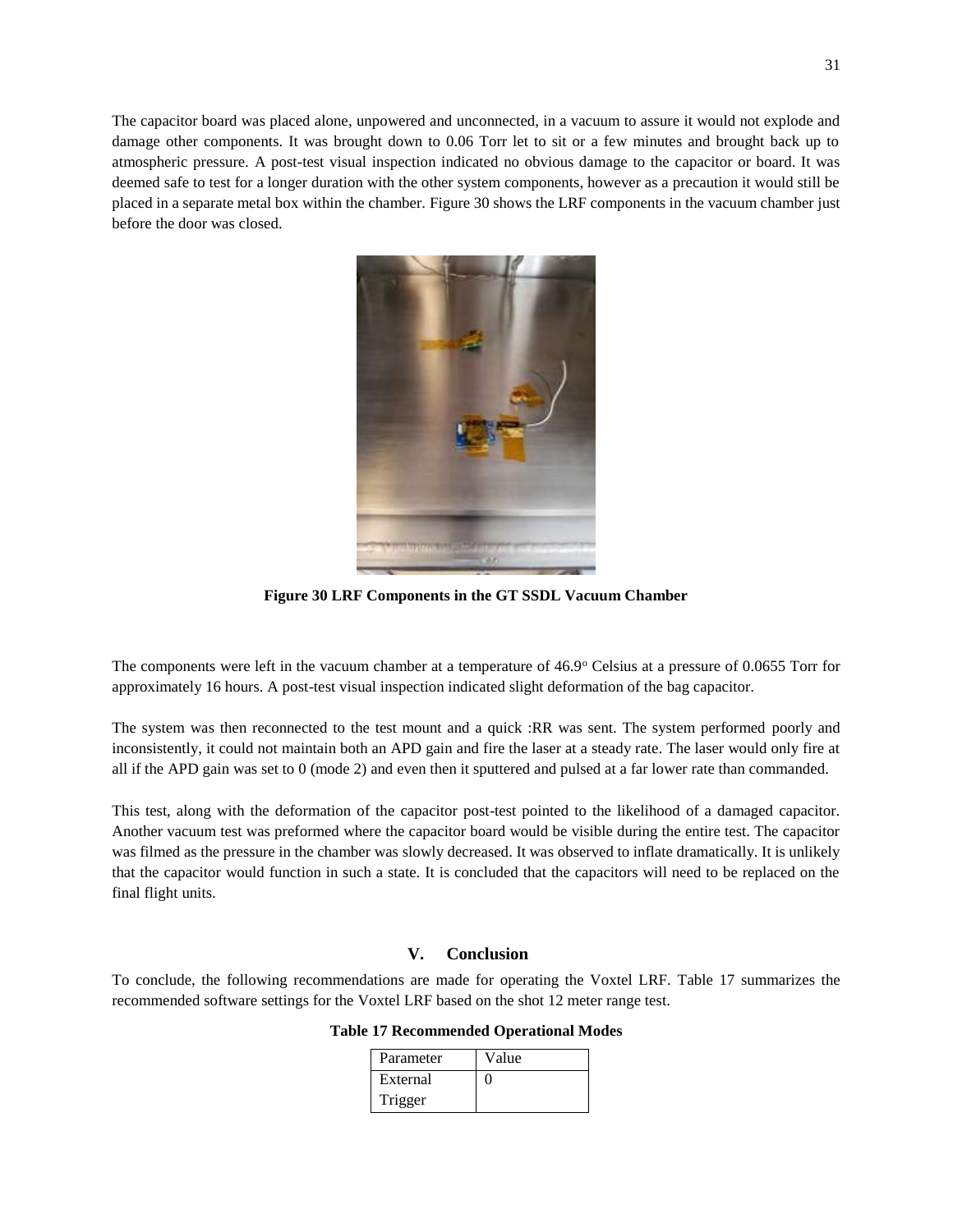| <b>TVT</b>           |              |
|----------------------|--------------|
| <b>FAR</b>           |              |
| RxGain               | $\mathbf{0}$ |
| V <sub>th</sub> hi   | 2000 (1 V)   |
| V <sub>th</sub> Low  | 1000(0.5V)   |
| V <sub>th</sub> ErLo | $\mathbf{0}$ |
| Ext T <sub>0</sub>   | 0            |

These are optimal for results at a short distance, as may be expected at the beginning of the RANGE mission. In order to find optimal setting for larger distances (100m+) more tests will have to be performed to replicate these circumstances<sup>4</sup> . Another urgent issue is to replace the current capacitors on the laser driver boards, these must be replaced with a capacitor of the same size that can function in the vacuum of space.

 $\overline{a}$ 

<sup>&</sup>lt;sup>4</sup> Planning has begun to fly a UAV directly above the LRF, to simulate the scenario encountered on orbit where a satellite will be the sole source of reflected returns.